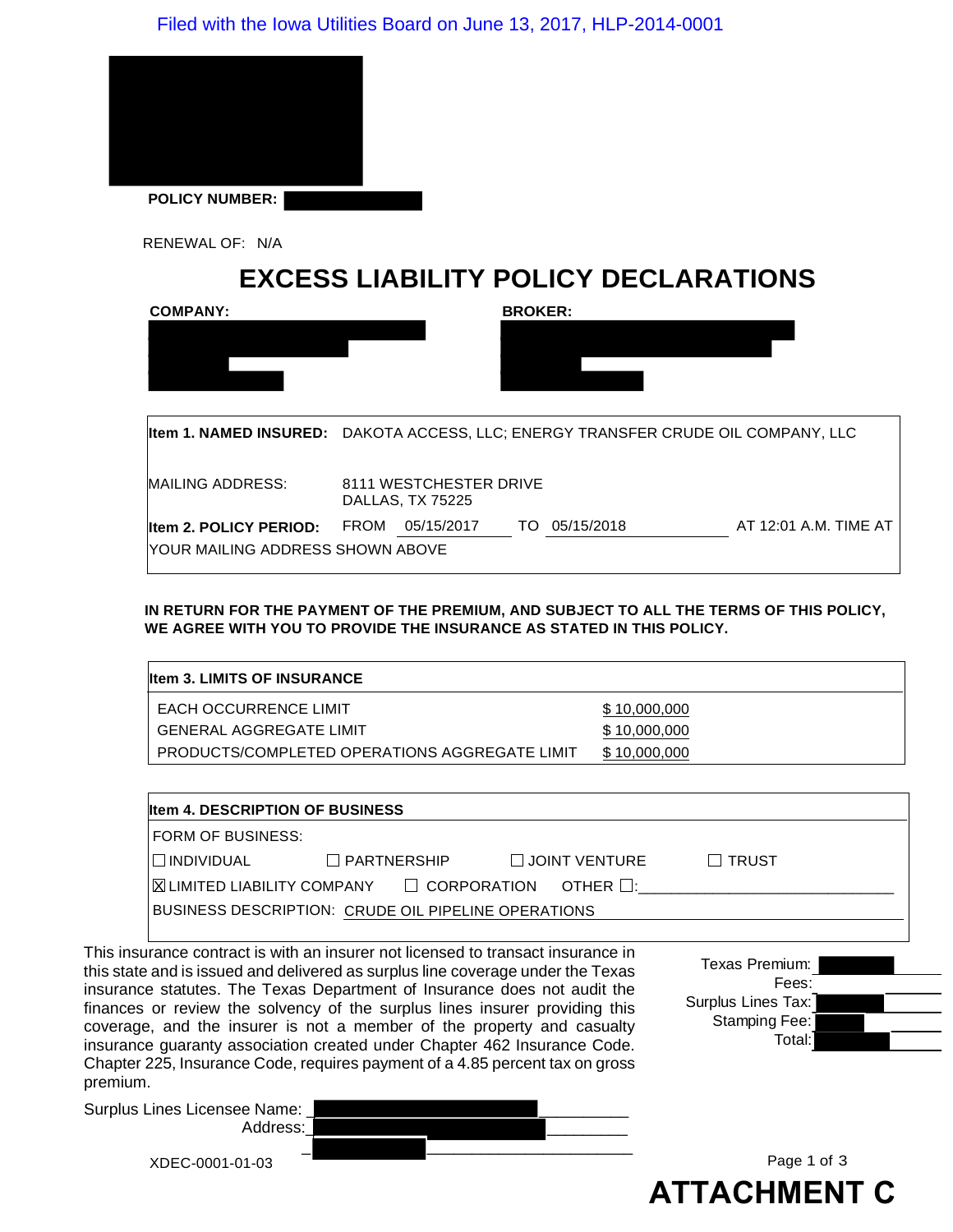POLICY NUMBER:

| <b>Item 5. POLICY PREMIUM</b>                                                                               |                 |                                  |  |
|-------------------------------------------------------------------------------------------------------------|-----------------|----------------------------------|--|
| INSURED PURCHASED TRIA TERRORISM COVERAGE <b>N</b> YES □ NO                                                 |                 |                                  |  |
| <b>EXCESS LIABILITY COVERAGE PREMIUM:</b><br>TRIA TERRORISM COVERAGE PREMIUM:<br>MINIMUM & DEPOSIT PREMIUM: |                 |                                  |  |
| FLAT PREMIUM: $ X $ or ADJUSTABLE PREMIUM: $\Box$                                                           |                 |                                  |  |
| (check flat or adjustable)                                                                                  |                 | MINIMUM EARNED PREMIUM           |  |
| If Adjustable: N/A                                                                                          |                 |                                  |  |
| Rate: FLAT (EXCEPT FOR ACQUISITIONS)                                                                        |                 |                                  |  |
| Per: N/A Basis: N/A                                                                                         |                 |                                  |  |
| AUDIT PERIOD (IF APPLICABLE)                                                                                | <b>ANNUALLY</b> | □ SEMI-ANNUALLY  区 NOT AUDITABLE |  |
| lltem 6. RETROACTIVE DATE: N/A                                                                              |                 |                                  |  |

|    |                     | <b>Item 7. ENDORSEMENTS ATTACHED TO THIS POLICY:</b>           |
|----|---------------------|----------------------------------------------------------------|
|    | XDEC-0001-01-03     | EXCESS LIABILITY POLICY DECLARATIONS                           |
|    | XLP-0001-01-03      | <b>EXCESS LIABILITY POLICY</b>                                 |
|    |                     | NOTICE TO POLICYHOLDER                                         |
|    | SLN-TX (04-09)      | POLICYHOLDER NOTICE TEXAS                                      |
|    | SLN-TX-1 (05-15)    | POLICYHOLDER NOTICE TEXAS                                      |
|    | A. XLX-4006-01-03   | AUTO NO-FAULT AND SIMILAR LAWS EXCLUSION                       |
|    | B. XLX-4054-06-04   | SILICA EXCLUSION                                               |
|    | $C. XLX-4059-01-05$ | EXCLUSION - VIOLATION OF STATUTES THAT GOVERN E-MAILS, FAX, OR |
|    |                     | PHONE CALLS                                                    |
|    | D. XLE-5006-01-03   | MINIMUM EARNED PREMIUM ENDORSEMENT                             |
|    | E. XLE-5009-02-15   | WAR OR TERRORISM EXCLUSION WITH EXCEPTION FOR CERTIFIED ACTS   |
|    |                     | OF TERRORISM; RETENTION APPLICABLE TO AND CAP ON LOSSES FROM   |
|    |                     | CERTIFIED ACTS OF TERRORISM                                    |
|    | F. XLE-5023-01-04   | AMENDATORY ENDORSEMENT - DELETION OF POLLUTION EXCLUSION       |
|    | G. XLE-5040-01-05   | AMENDATORY ENDORSEMENT - DELETION OF CYBER LIABILITY EXCLUSION |
|    | H. XLE-5050-06-14   | AMENDATORY ENDORSEMENT NON-CONTRIBUTORY CLAUSE                 |
| L. | XLE-5052-06-14      | AMENDATORY ENDORSEMENT - WAIVER OF SUBROGATION                 |
|    | J. XLE-5060-07-14   | <b>GENERAL AGGREGATE LIMIT AMENDMENT (PER LOCATION)</b>        |
|    | K. SOS-CW (08-03)   | SERVICE OF SUIT CLAUSE                                         |
|    | CLM-0001-07-12      | <b>CLAIM NOTICE</b>                                            |
|    | LI-FS 001 07 15     | STATE FRAUD STATEMENTS                                         |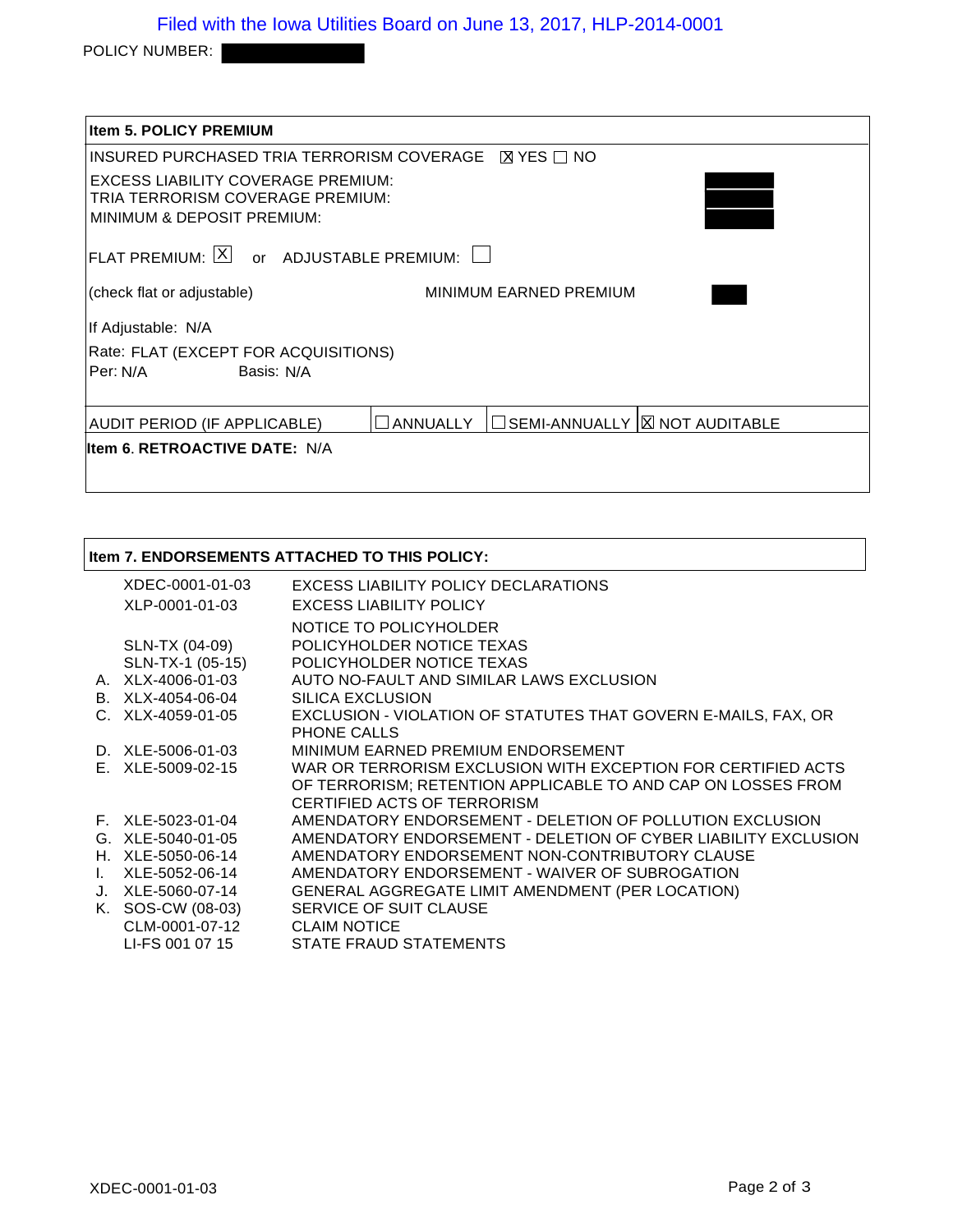POLICY NUMBER:

| <b>Item 8. SCHEDULE A. - UNDERLYING INSURANCE</b> |                                                                                |                                                               |                                                                                                                     |  |  |
|---------------------------------------------------|--------------------------------------------------------------------------------|---------------------------------------------------------------|---------------------------------------------------------------------------------------------------------------------|--|--|
| Carrier, Policy Number, Period                    | Type of Policy                                                                 |                                                               | Applicable Limits or Amounts of Insurance                                                                           |  |  |
| <b>First Underlying Insurance</b>                 |                                                                                |                                                               |                                                                                                                     |  |  |
| Policy<br>l05/15/2017 to 05/15/2018               | Commercial<br>General<br>Liability<br>(Occurrence)<br>(SIR is Each Occurrence) | S<br>100,000<br>100,000<br>S<br>\$.<br>100,000<br>\$1,900,000 | Each Occurrence<br>General Aggregate<br>Products/Completed<br><b>Operations Aggregate</b><br>Self Insured Retention |  |  |
|                                                   |                                                                                | Defense Expense:                                              | In Addition to Limits                                                                                               |  |  |
| Policy #<br>05/15/2017 to 05/15/2018              | Hired & Non-Owned<br>Auto<br>Liability                                         | 100,000<br>\$.<br>\$1,900,000                                 | Each Occurrence<br>Self Insured Retention                                                                           |  |  |
|                                                   | (Occurrence)                                                                   |                                                               |                                                                                                                     |  |  |
|                                                   | (SIR is each occurrence)                                                       | Defense Expense:                                              | In Addition to Limits                                                                                               |  |  |

**THESE DECLARATIONS, TOGETHER WITH THE COMMON POLICY CONDITIONS AND COVERAGE FORM(S) AND ANY ENDORSEMENT(S), COMPLETE THE ABOVE NUMBERED POLICY. PLEASE SEE ATTACHED FORMS AND ENDORSEMENTS SCHEDULE.**

| 1: ountersigned: | By:     |                             |
|------------------|---------|-----------------------------|
|                  | ------- |                             |
| (Date)           |         | (Authorized Representative) |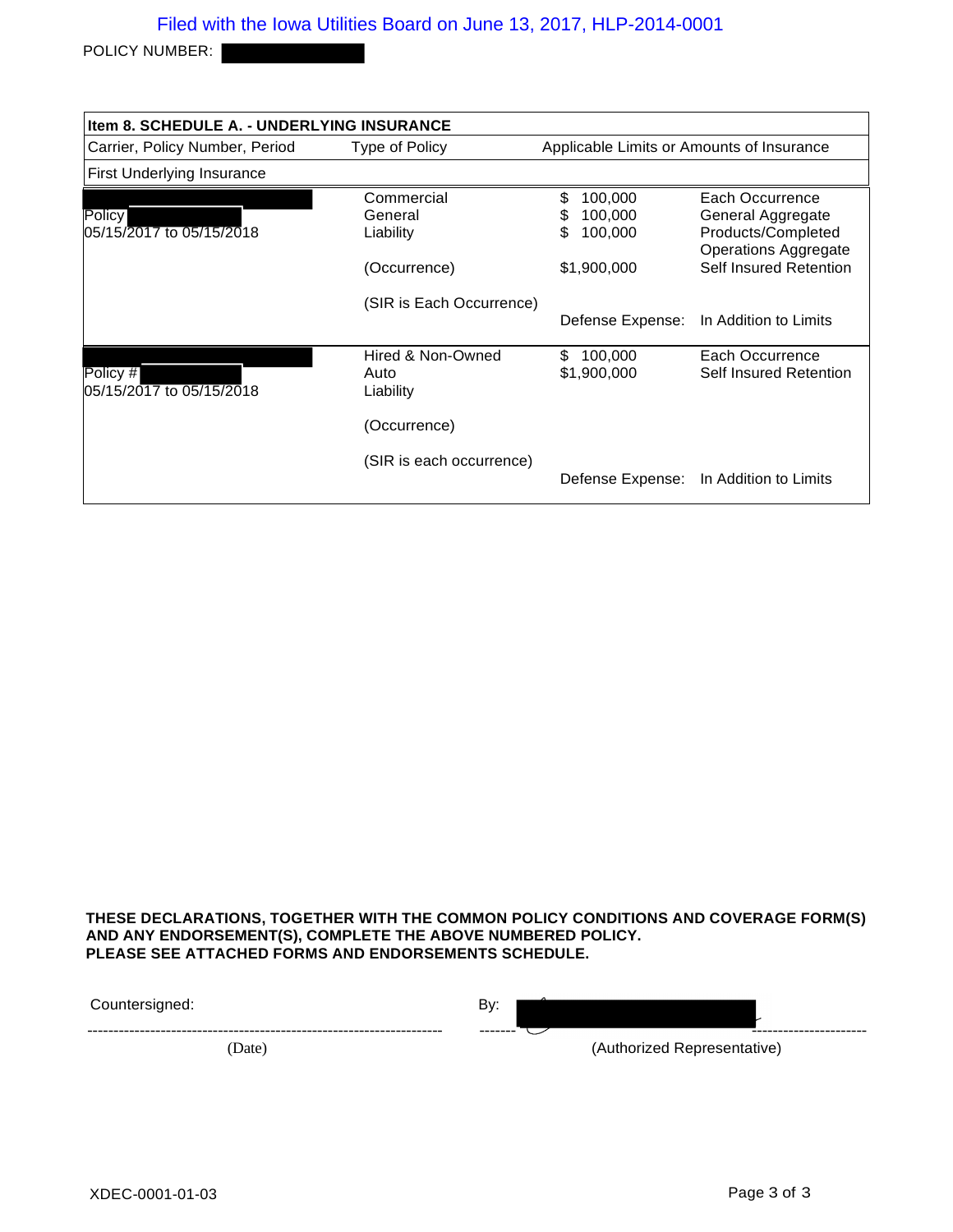### **NOTICE TO POLICYHOLDER**

This policy is composed of various forms explaining the insurance coverage provided. It may also include one or more endorsements. Endorsements are documents that change the policy. Endorsements may provide additional coverage to the policy. Endorsements can also restrict or remove coverage provided in the policy. THE POLICY SHOULD BE READ CAREFULLY TO DETERMINE WHAT IS AND WHAT IS NOT COVERED.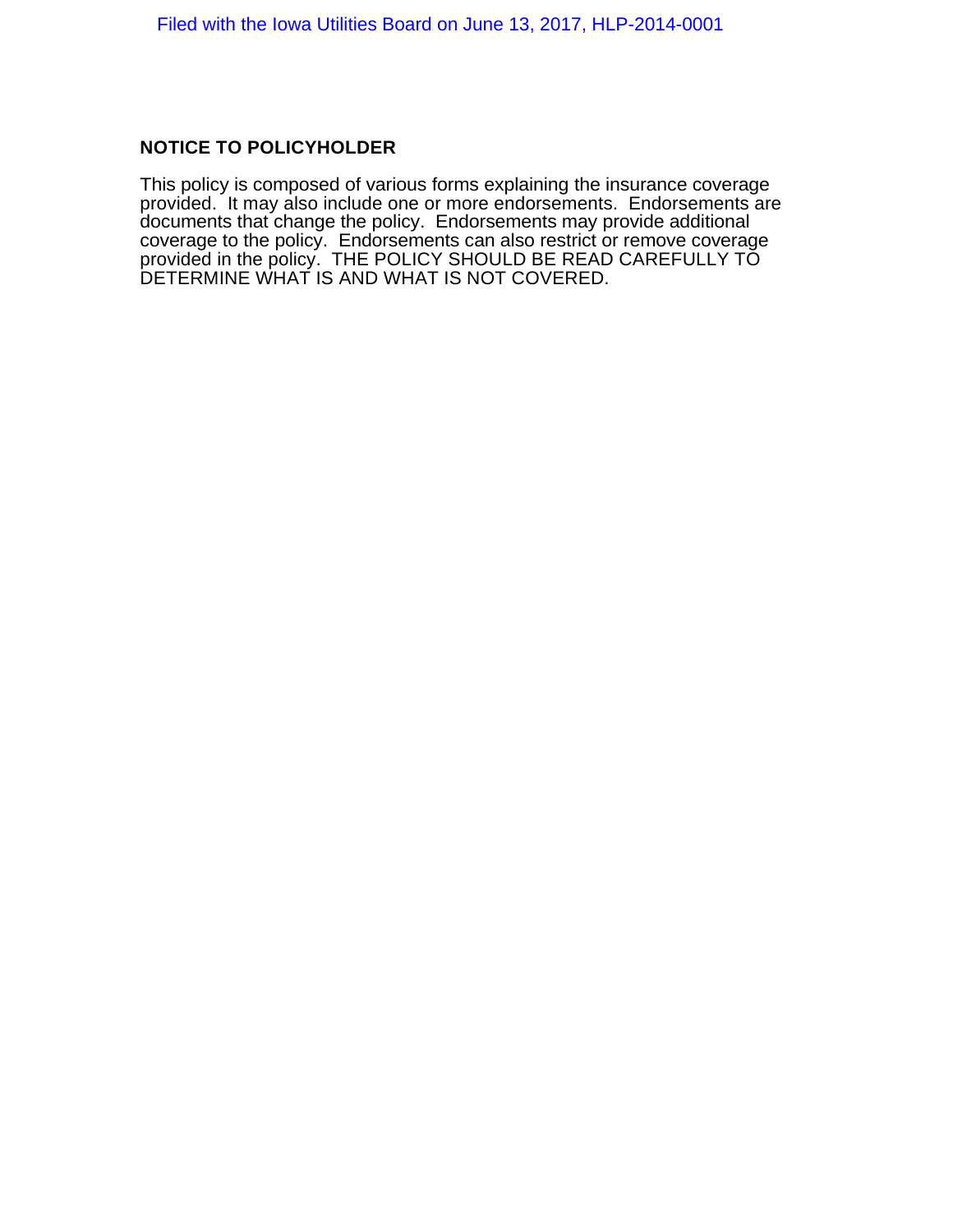| Filed with the lowa Utilities Board on June 13, 2017, HLP-2014-0001<br>Named Insured<br>DAKOTA ACCESS, LLC; ENERGY TRANSFER CRUDE OIL COMPANY, LLC |                      |                 |                  |  |
|----------------------------------------------------------------------------------------------------------------------------------------------------|----------------------|-----------------|------------------|--|
| <b>Policy Number</b>                                                                                                                               | <b>Policy Period</b> |                 | <b>Issued By</b> |  |
|                                                                                                                                                    | 05/15/2017           | to $05/15/2018$ |                  |  |

# **POLICYHOLDER NOTICE**

### **TEXAS**

This insurance contract is with an insurer not licensed to transact insurance in this state and is issued and delivered as a surplus line coverage under the Texas insurance statutes. The Texas Department of Insurance does not audit the finances or review the solvency of the surplus lines insurer providing this coverage, and the insurer is not a member of the property and casualty insurance guaranty association created under Chapter 462, Insurance Code. Chapter 225, Insurance Code, requires payment of 4.85 percent tax on gross premium.

This insurance contract is required to bear the name and address of the procuring Texas surplus lines broker.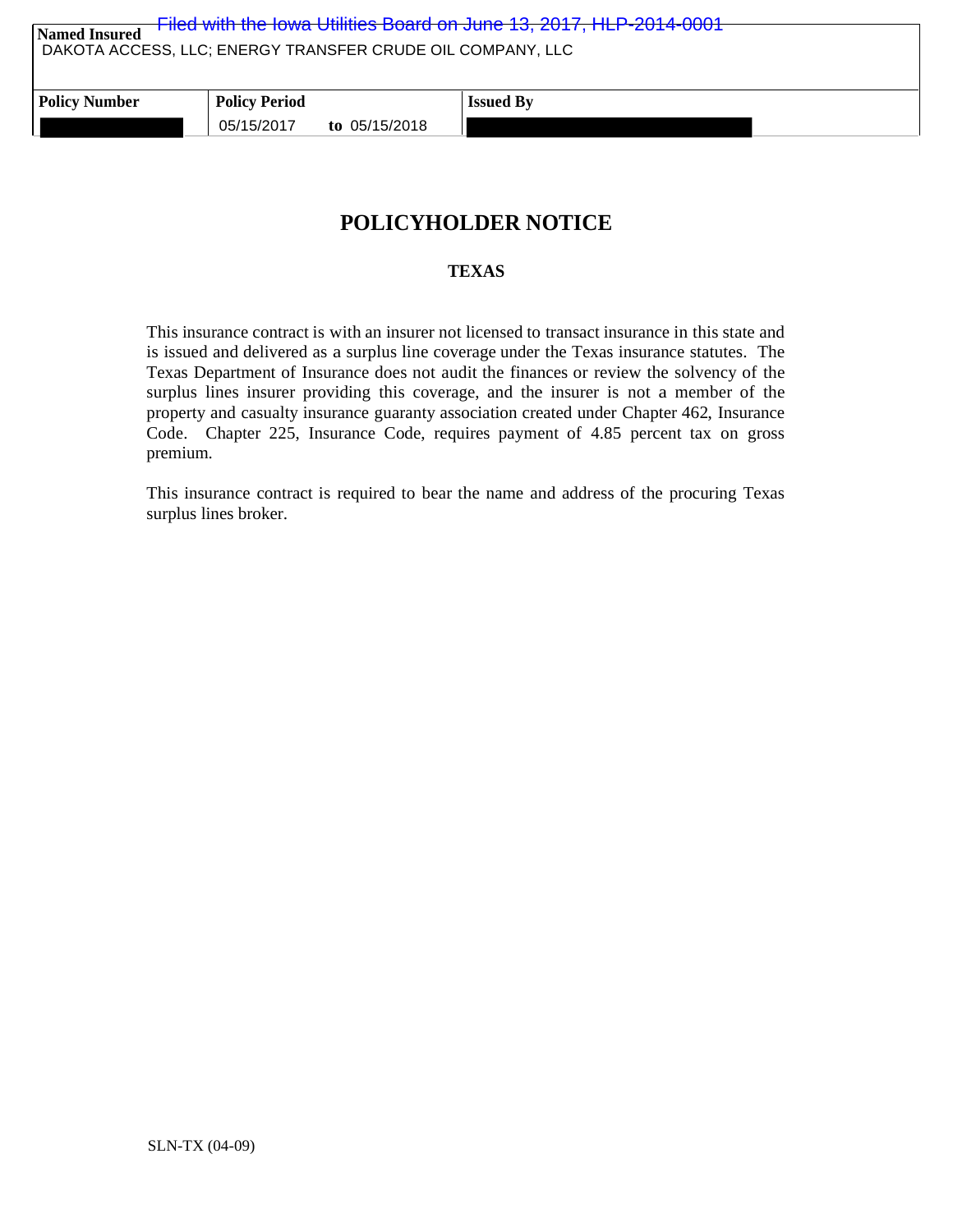### **TEXAS NOTICE**

### **IMPORTANT NOTICE**

To obtain information or make a complaint:`

You may contact your Agent.

You may call the toll-fee telephone number below for information or to make a complaint:



You may also write to at the administrative address below:



You may contact the Texas Department of Insurance to obtain information on companies, coverages, rights or complaints at:

#### **1-800-252-3439**

You may write the Texas Department of Insurance:

P.O. Box 149104 Austin, TX 78714-9104 FAX # (512) 490-1007 Web: http://www.tdi.texas.gov/ E-Mail: ConsumerProtection@tdi.texas.gov

### **PREMIUM OR CLAIM DISPUTES:**

Should you have a dispute concerning your premium or about a claim you should contact the agent or the Company first. If the dispute is not resolved, you may contact the Texas Department of Insurance.

### **ATTACH THIS NOTICE TO YOUR POLICY:**

This notice is for information only and does not become a part or condition of the attached document.

#### **AVISO IMPORTANTE**

Para obtener informacion o para presentar una queja:

Usted puede comunicarse con su Agente.

Usted puede llamar al numero de telefone gratuito de para obtener informacion o para presentar una queja al:

Usted tambien puede escribir a



Usted puede comunicarse con el Departamento de Seguros de Texas para obtener informacion sobre companias, coberturas, derechos o quejas al:

#### **1-800-252-3439**

Usted puede escribir al Departamento de Seguros de Texas:

> P.O. Box 149104 Austin, TX 78714-9104 FAX # (512) 490-1007 Web: http://www.tdi.texas.gov/ E-Mail: ConsumerProtection@tdi.texas.gov

### **DISPUTAS POR PRIMAS DE SEGUROS O RECLAMACIONES:**

Si tiene una disputa relacionada con su prima de seguro o con una reclamacion, usted debe comunicarse con el agente o la Compania primero. Si la disputa no es resuelta, usted puede comunicarse con el Departamento de Seguros de Texas.

### **ADGUNTE ESTE AVISO A SU POLIZA:**

Este aviso es solamente para propositos informativos y no se convierte en parte o en condicion del documento adjunto.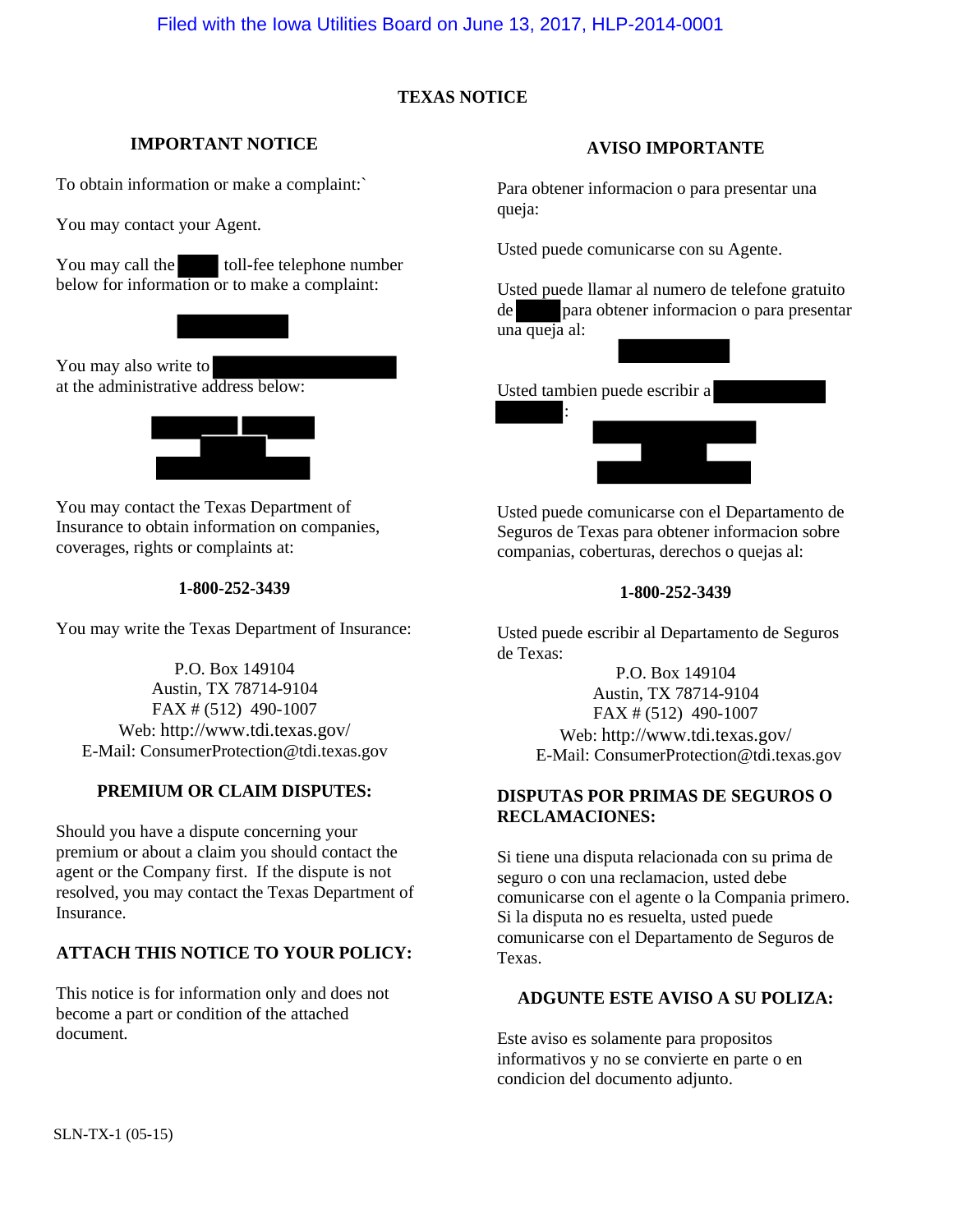POLICY NUMBER: DAKOTA ACCESS, LLC; ENERGY TRANSFER CRUDE OIL ENDORSEMENT LC; ENERGY TRANSFER CRUDE OIL ENDORSEMENT<br>COMPANY, LLC A

# **THIS ENDORSEMENT CHANGES THE POLICY. PLEASE READ IT CAREFULLY.**

# **Auto No-Fault and Similar Laws Exclusion**

This insurance does not apply to any liability imposed by law under any auto no-fault, uninsured or underinsured motorists or similar laws or statutes.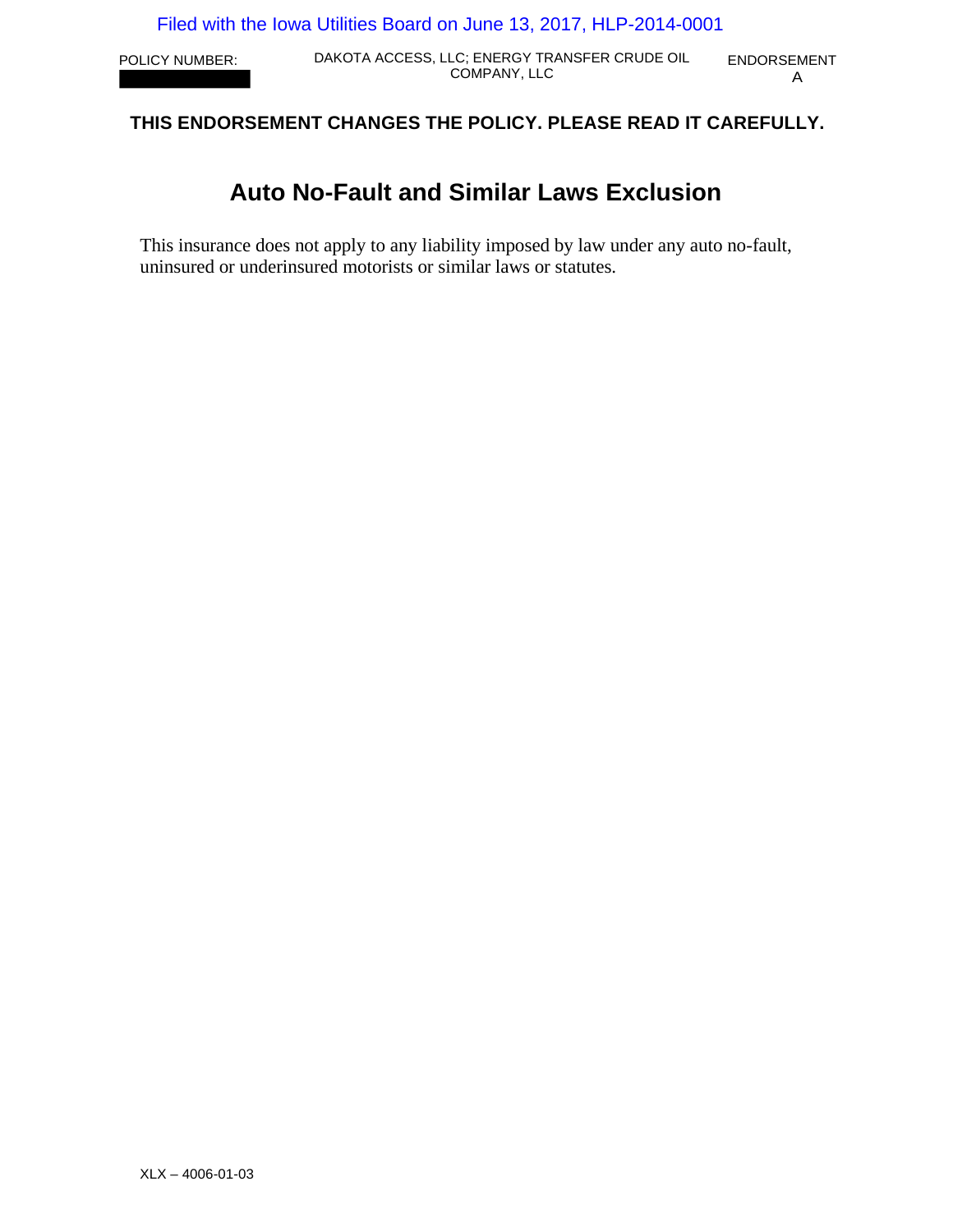POLICY NUMBER: DAKOTA ACCESS, LLC; ENERGY TRANSFER CRUDE OIL ENDORSEMENT COMPANY, LLC BELLET BELLET BELLET BELLET BELLET BELLET BELLET BELLET BELLET BELLET BELLET BELLET BELLET BELLET

# **THIS ENDORSEMENT CHANGES THE POLICY. PLEASE READ IT CAREFULLY.**

# **SILICA EXCLUSION**

This insurance does not apply to any actual, alleged or threatened past, present or future claims for any liability or damage related to or arising in whole or in part, either directly or indirectly, out of the manufacture, distribution, sale, resale, rebranding, installation, repair, removal, encapsulation, abatement, replacement or handling of, exposure to, inhalation of, ingestion of, contact with, existence of, testing for or failure to disclose the presence of, failure to warn or advise of silica, products containing silica, or products designed or used to protect from the inhalation, ingestion, contact with or any other exposure to silica, whether or not the silica is or was at any time air-borne as a fiber or particle, contained in a product, carried on clothing, inhaled, transmitted in any fashion or found in any form whatsoever.

It is further agreed that this insurance does not apply to any loss, cost or expense including, but not limited to, payment for investigation or defense, fines, penalties, interest and other costs or expenses, arising out of or related to any:

- (1) Clean up or removal of silica or products and materials containing silica;
- (2) Such actions as may be necessary to monitor, assess and evaluate the release or threat of same, of silica or products and material containing silica;
- (3) Disposal of silica substances or the taking of such other action as may be necessary to temporarily or permanently prevent, minimize or mitigate damage to the public health or welfare or to the environment, which may otherwise result;
- (4) Compliance with any law or regulation regarding silica;
- (5) Existence, storage, handling or transportation of silica;
- (6) Any supervision, instructions, recommendations, warranties (express or implied), warnings or advice given or which should have been given; or
- (7) Any obligation to share damages with or repay someone else who must pay damages because of silica.

It is further agreed that for any claim made or suit brought which is excluded under the terms of this endorsement, the Company shall not have the obligation to defend, adjust, investigate or pay any cost for investigation, defense, attorney fees or adjustment arising out of such claims.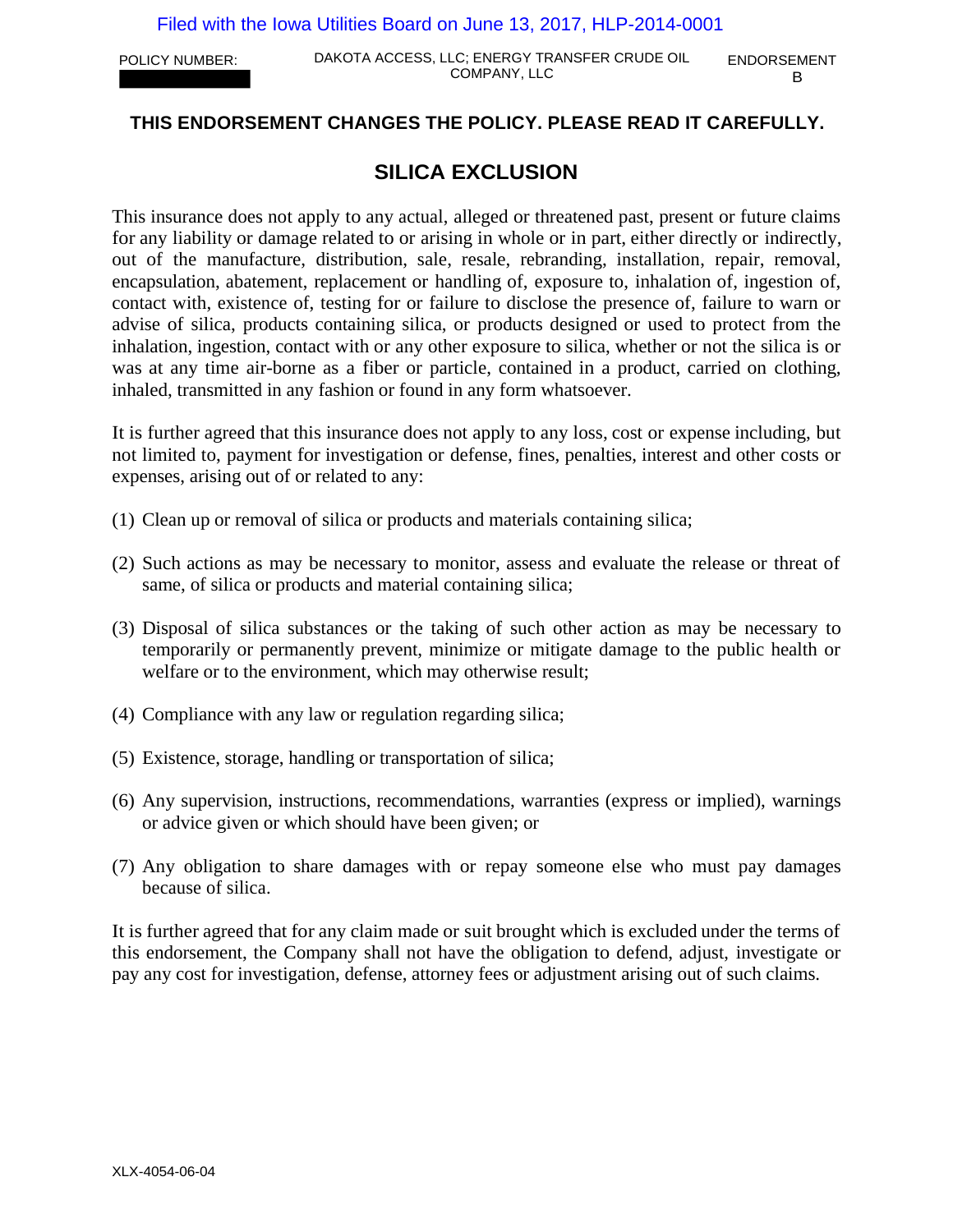POLICY NUMBER: DAKOTA ACCESS, LLC; ENERGY TRANSFER CRUDE OIL ENDORSEMENT COMPANY, LLC COMPANY, LLC

# **THIS ENDORSEMENT CHANGES THE POLICY. PLEASE READ IT CAREFULLY.**

# **EXCLUSION – VIOLATION OF STATUTES THAT GOVERN E-MAILS, FAX, OR PHONE CALLS**

This insurance does not apply to any liability or damage arising directly or indirectly out of any action or omission that violates or is alleged to violate:

1. The Telephone Consumer Protection Act (TCPA), including any amendment of or addition to such law;

2. The CAN-SPAM Act of 2003, including any amendment of or addition to such law; or

3. Any statute, ordinance, or regulation, other than the TCPA or CAN-SPAM Act of 2003, that prohibits or limits the sending, transmitting, communicating, or distribution of material or information.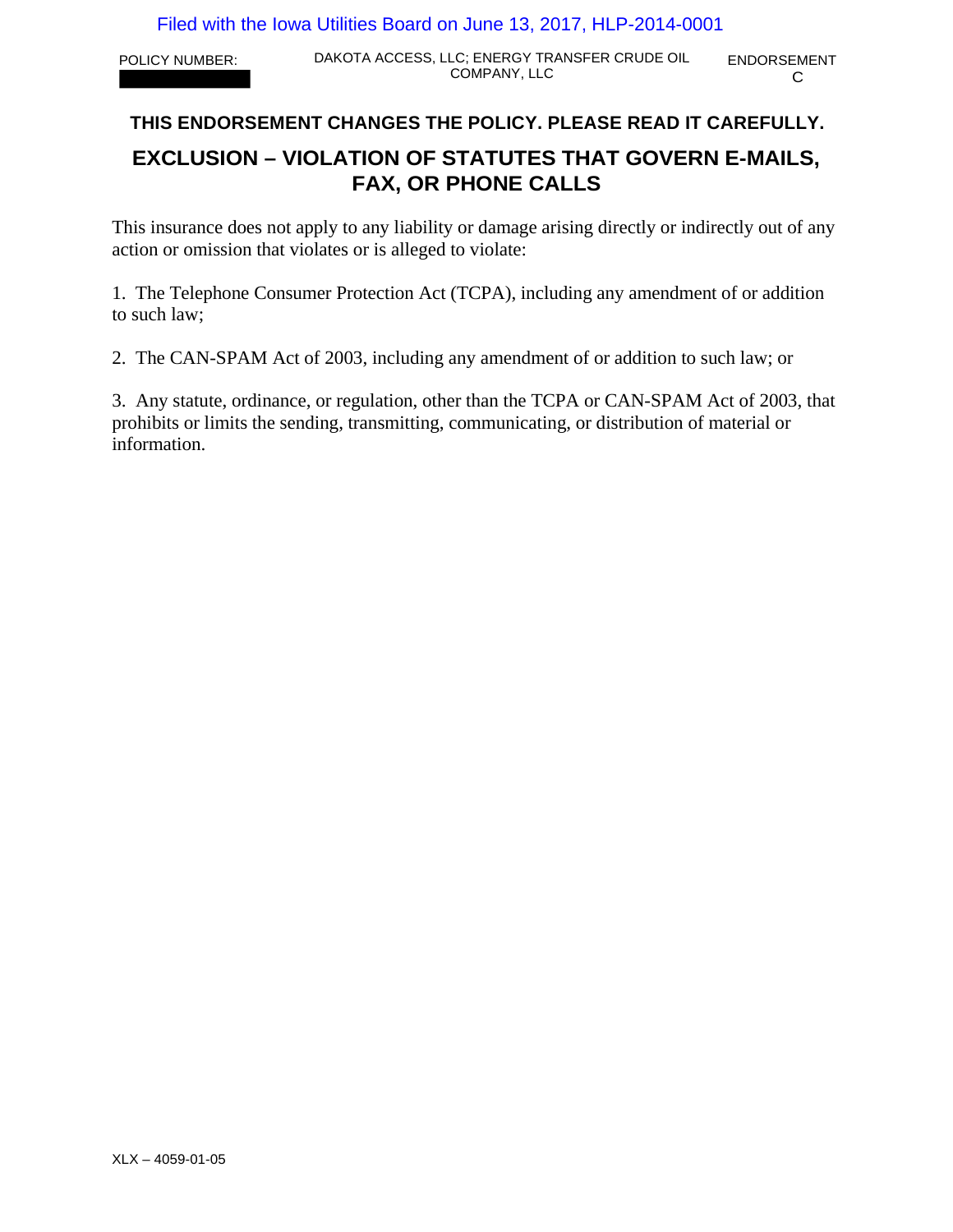POLICY NUMBER: DAKOTA ACCESS, LLC; ENERGY TRANSFER CRUDE OIL ENDORSEMENT COMPANY, LLC D

# **THIS ENDORSEMENT CHANGES THE POLICY. PLEASE READ IT CAREFULLY.**

# **Minimum Earned Premium Endorsement**

Condition 12. Premium Computation is amended to include the following paragraph:

However, in no event shall we retain less than of the premium set forth in item 5. of the Declarations.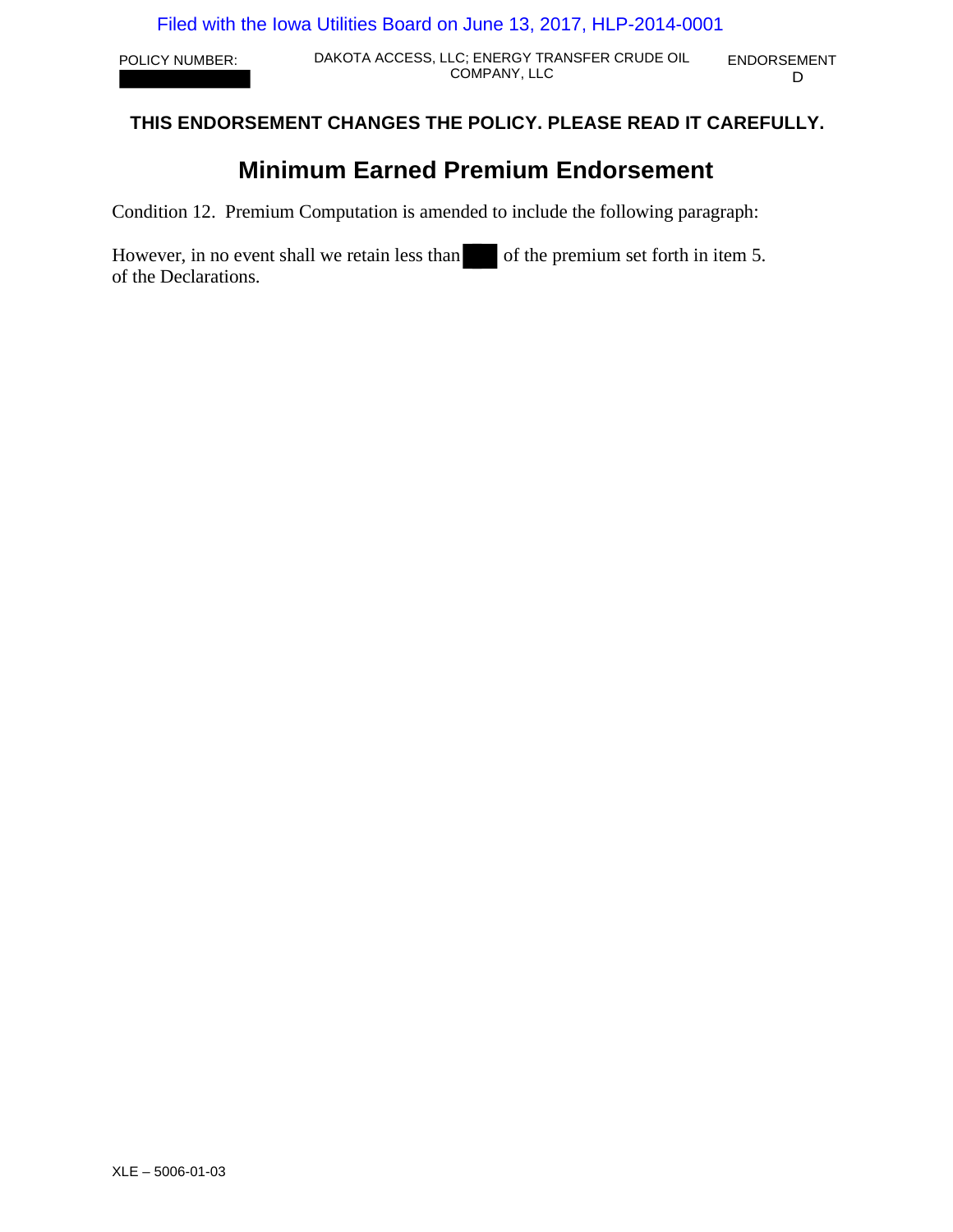# **THIS ENDORSEMENT CHANGES THE POLICY. PLEASE READ IT CAREFULLY.**

# **WAR OR TERRORISM EXCLUSION WITH EXCEPTION FOR CERTIFIED ACTS OF TERRORISM;**

# **RETENTION APPLICABLE TO AND CAP ON LOSSES FROM CERTIFIED ACTS OF TERRORISM**

- I. Exclusion 3. of this policy is deleted in its entirety and replaced by the following: This insurance does not apply to:
	- 3. A. Any liability or damages arising, directly or indirectly, out of:
		- (1) War, including undeclared or civil war;
		- (2) Warlike action by a military force, including action in hindering or defending against an actual or expected attack, by any government, sovereign or other authority using military personnel or other agents;
		- (3) Insurrection, rebellion, revolution, usurped power, or action taken by governmental authority in hindering or defending against any of these; or
		- (4) "Terrorism", including any action taken in hindering or defending against an actual or expected incident of "terrorism", regardless of any other cause or event that contributes concurrently or in any sequence to any injury or damage.
		- B. Provision 3. A. (4) of this exclusion does not apply to a "certified act of terrorism".
		- C. If aggregate insured losses attributable to "certified acts of terrorism" exceed \$100 billion in a calendar year and we have met our insurer deductible under the federal Terrorism Risk Insurance Act of 2002, as amended, we shall not be liable for the payment of any portion of the amount of such losses that exceed \$100 billion, and in such case insured losses up to that amount are subject to pro rata allocation in accordance with procedures established by the Secretary of the Treasury.
- II. This policy is amended to include a Certified Acts Retention as follows:

\$2,000,000 Each "Occurrence" – as respects all damages arising out of a "Certified Act of Terrorism". Notwithstanding anything to the contrary in this Policy, this Certified Acts Retention will not be reduced by the payment of any Defense Expenses.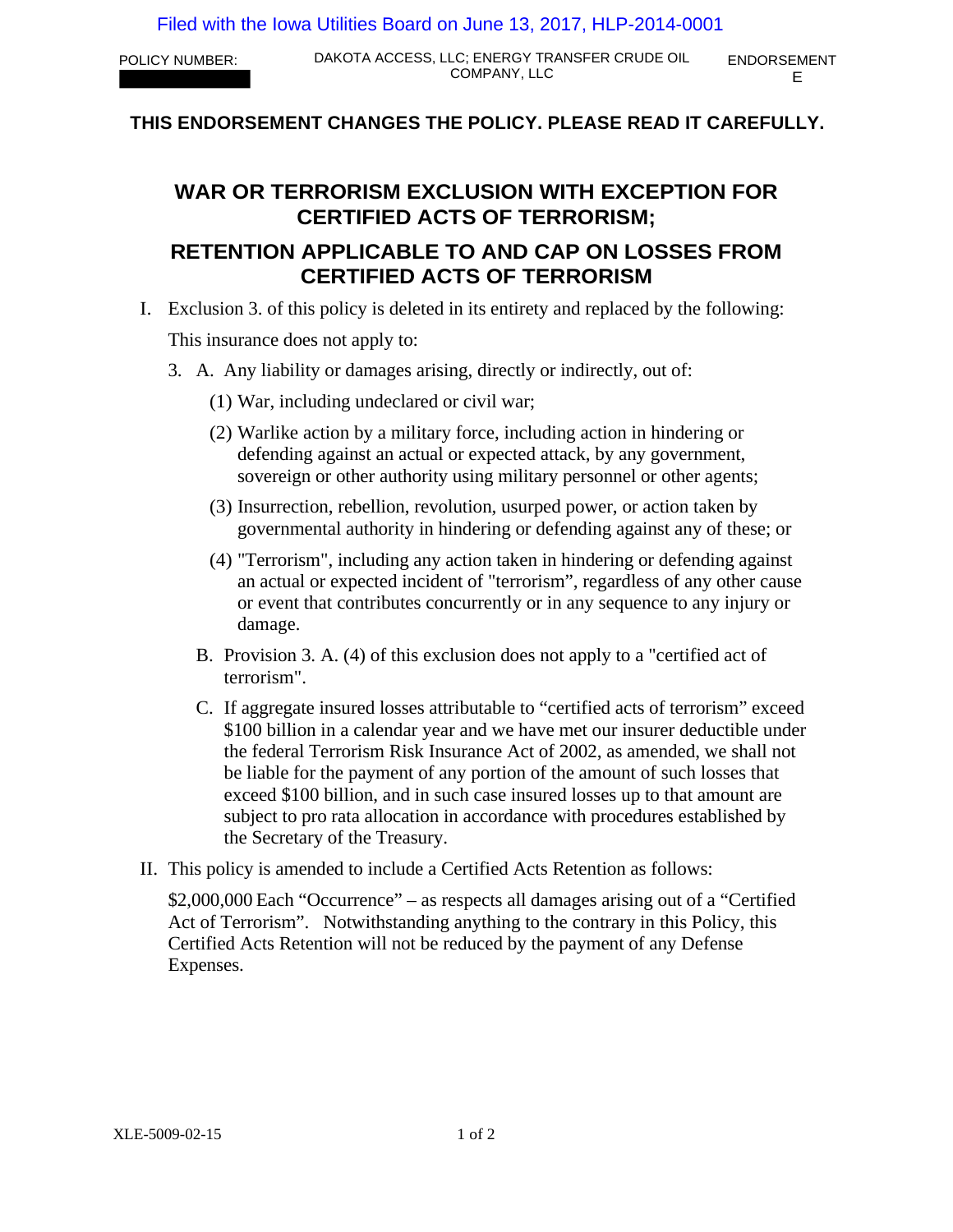III. This policy is amended to include the following:

The Certified Acts Retention applies whether or not there is any applicable Underlying Insurance listed in the Schedule of Underlying Insurance or whether or not there is any other insurance available to the Insured. If there is applicable Underlying Insurance or any other insurance providing coverage of damages due to "Certified Acts of Terrorism", amounts received through such Underlying Insurance or other insurance for payment of such damages may be applied to reduce or exhaust the Certified Acts Retention. However, in no event will amounts received through such underlying insurance or other insurance for the payment of Defense Expenses reduce the Certified Acts Retention.

IV. The following definitions are added:

"Certified Act of Terrorism" means an act that is certified by the Secretary of the Treasury, in concurrence with the Secretary of Homeland Security and the Attorney General of the United States, to be an act of terrorism pursuant to the federal Terrorism Risk Insurance Act of 2002, as amended. Such Act sets forth the following criteria for a "certified act of terrorism":

- (1) The act resulted in aggregate losses in excess of \$5 million; and
- (2) The act is a violent act or an act that is dangerous to human life, property or infrastructure and is committed by an individual or individuals acting on behalf of any foreign person or foreign interest, as part of an effort to coerce the civilian population of the United States or to influence the policy or affect the conduct of the United States Government by coercion.
- V. The terms and limitations of any terrorism exclusion, or the inapplicability or omission of a terrorism exclusion, do not serve to create coverage for any loss or damage which would otherwise be excluded under this policy.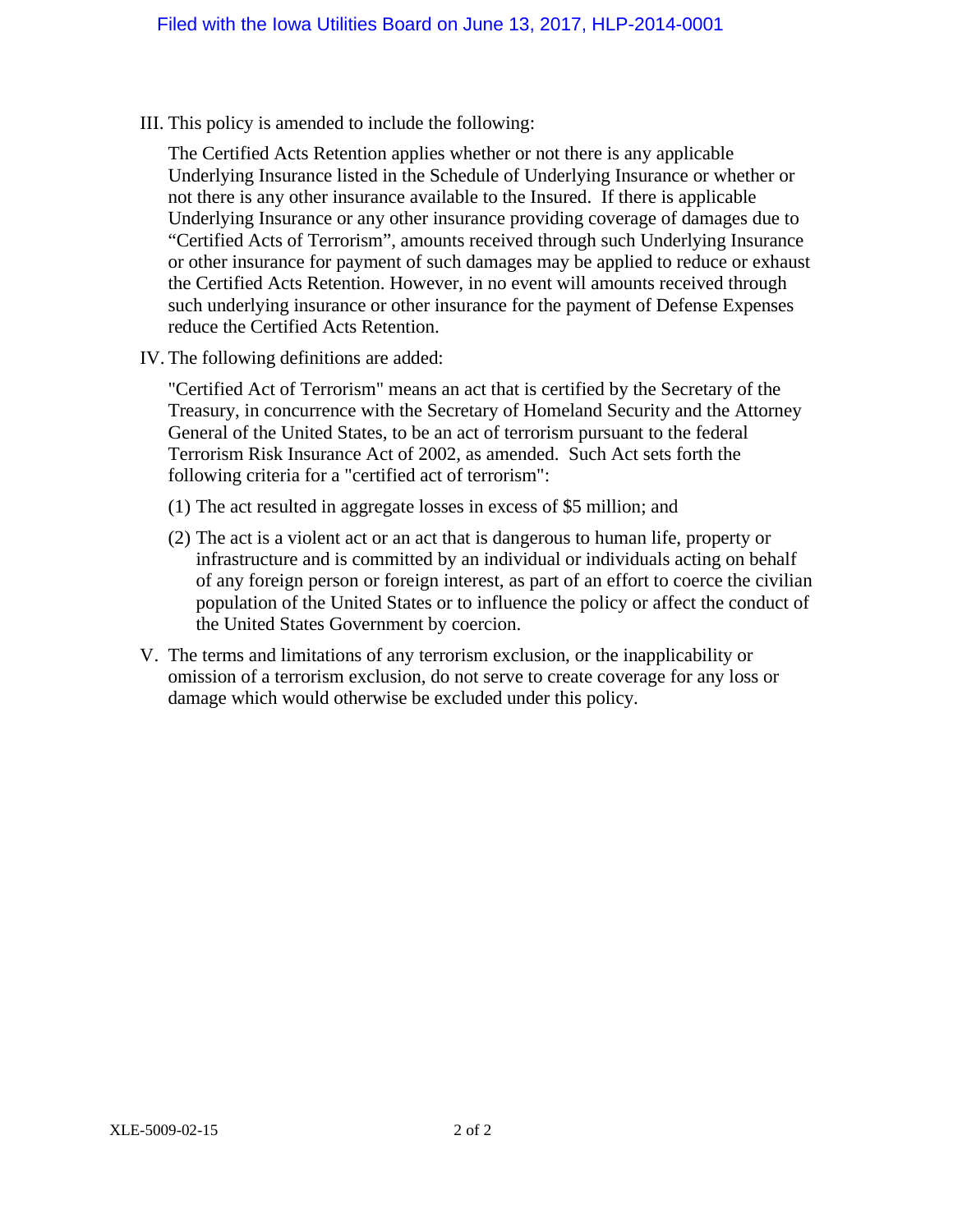POLICY NUMBER: DAKOTA ACCESS, LLC; ENERGY TRANSFER CRUDE OIL ENDORSEMENT LC; ENERGY TRANSFER CRUDE OIL ENDORSEMENT<br>COMPANY, LLC F

# **THIS ENDORSEMENT CHANGES THE POLICY. PLEASE READ IT CAREFULLY.**

# **Amendatory Endorsement - Deletion of Pollution Exclusion**

It is agreed that Section III. Exclusion 1., Pollution is deleted in its entirety.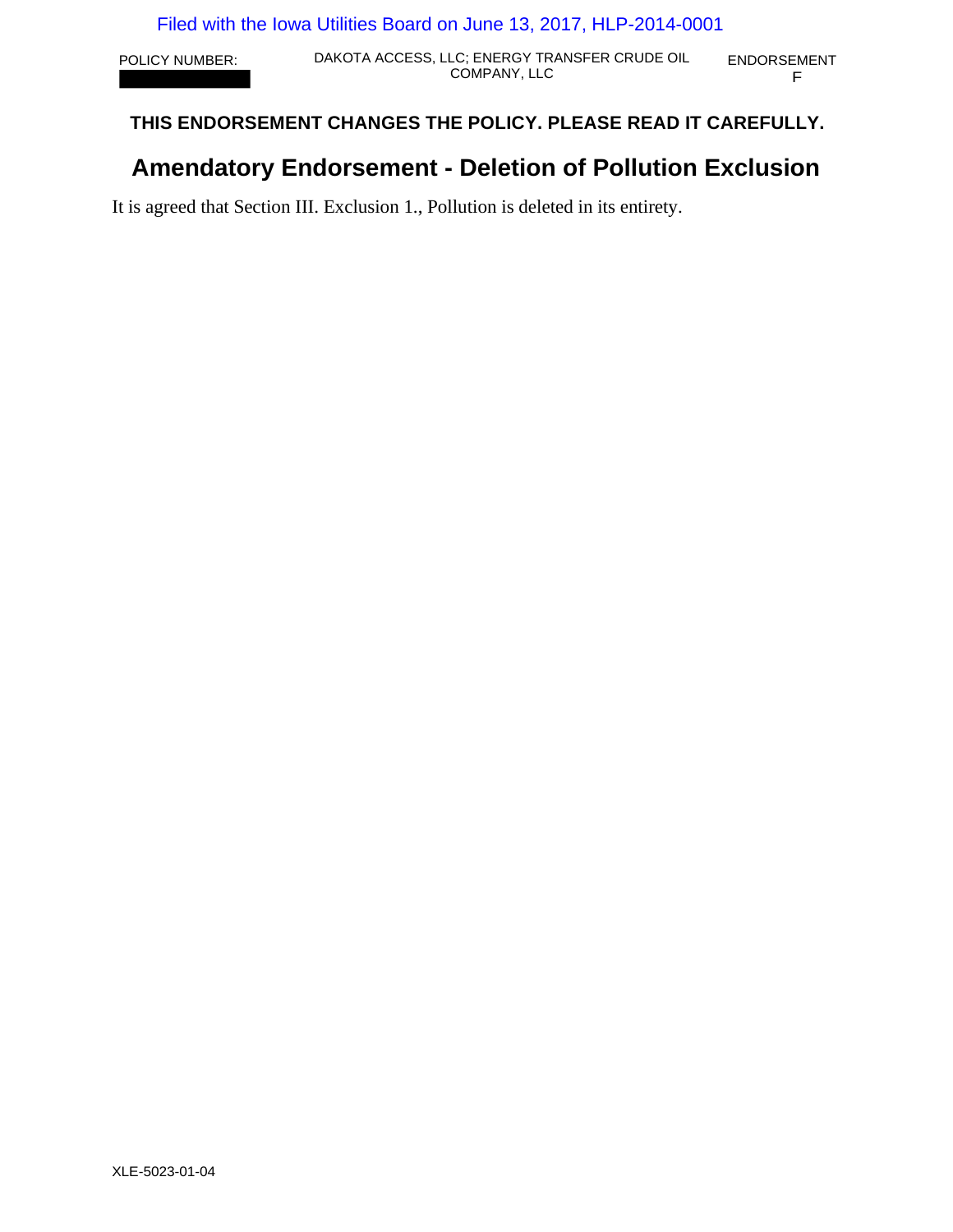POLICY NUMBER: DAKOTA ACCESS, LLC; ENERGY TRANSFER CRUDE OIL ENDORSEMENT LC; ENERGY TRANSFER CRUDE OIL ENDORSEMENT<br>COMPANY, LLC G

# **THIS ENDORSEMENT CHANGES THE POLICY. PLEASE READ IT CAREFULLY.**

# **AMENDATORY ENDORSEMENT – DELETION OF CYBER LIABILITY EXCLUSION**

It is agreed that Section III. Exclusion 5., Cyber Liability is deleted in its entirety.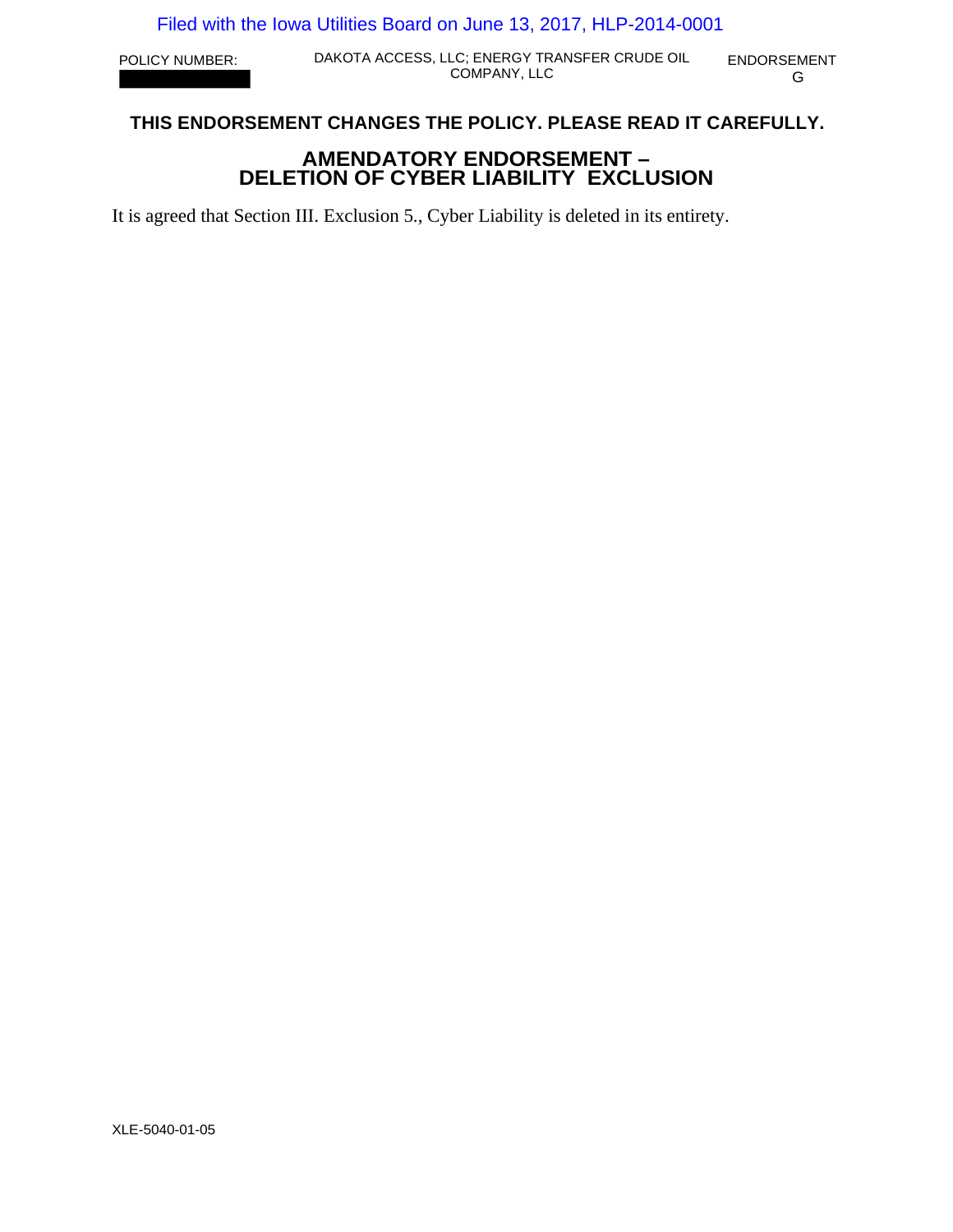POLICY NUMBER: DAKOTA ACCESS, LLC; ENERGY TRANSFER CRUDE OIL ENDORSEMENT COMPANY, LLC H

## **THIS ENDORSEMENT CHANGES THE POLICY. PLEASE READ IT CAREFULLY.**

# **AMENDATORY ENDORSEMENT NON-CONTRIBUTORY CLAUSE**

Section V. CONDITIONS, Item 11. Other Insurance, shall not apply when a contract, into which you have entered, requires the Commercial General Liability Policy shown in Schedule A. UNDERLYING INSURANCE to be primary. However, this exception to the Other Insurance Condition applies only as respects liability arising out of your operations, your work, or premises owned or rented to you.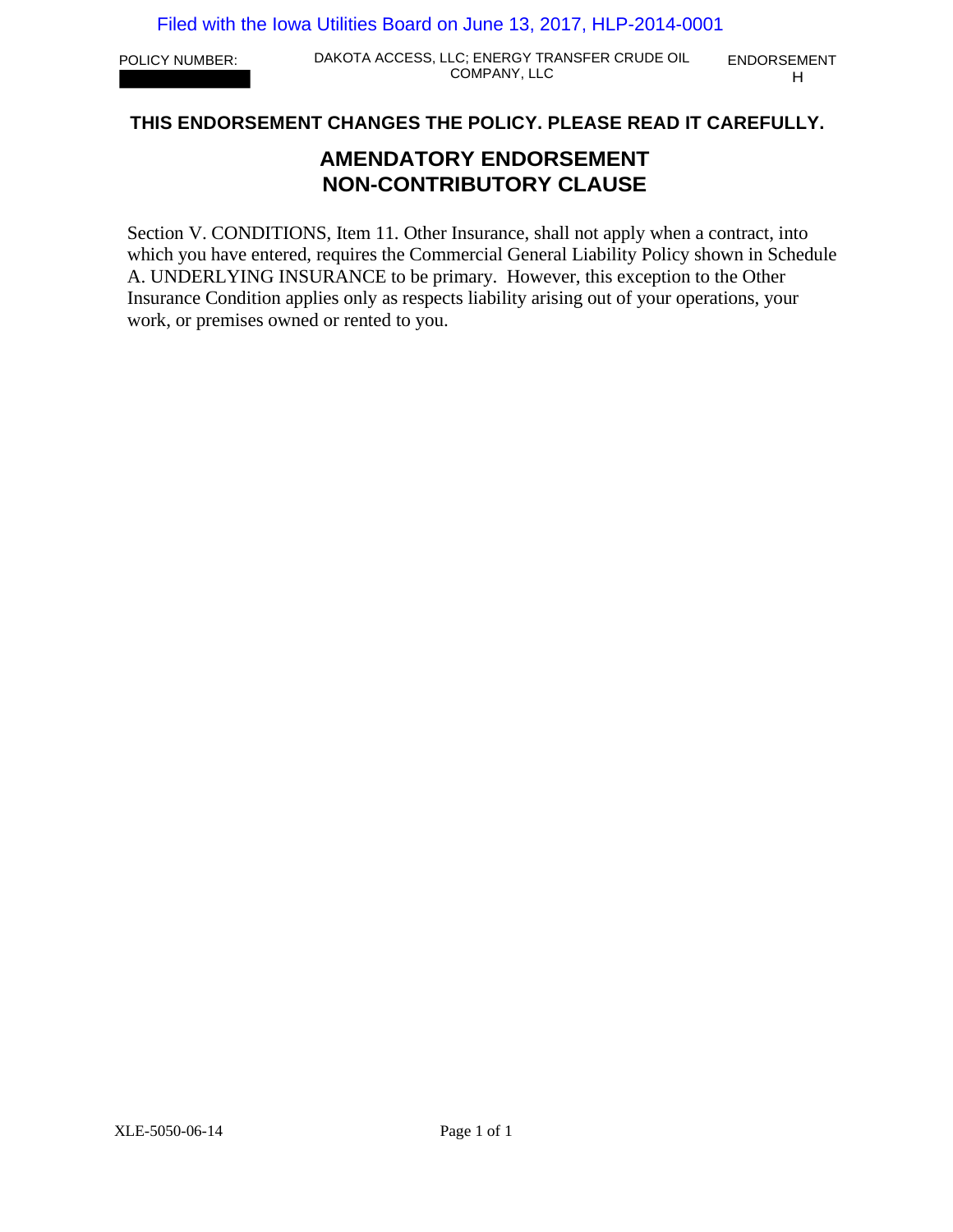POLICY NUMBER: DAKOTA ACCESS, LLC; ENERGY TRANSFER CRUDE OIL ENDORSEMENT LC; ENERGY TRANSFER CRUDE OIL ENDORSEMENT<br>COMPANY, LLC

# **THIS ENDORSEMENT CHANGES THE POLICY. PLEASE READ IT CAREFULLY.**

# **AMENDATORY ENDORSEMENT – WAIVER OF SUBROGATION**

Section V. CONDITIONS, 14. Transfer of Rights of Recovery Against Others to Us is amended by the addition of the following:

We waive rights of recovery we may have because of payments we make for injury or damage arising out of your work performed under a written contract requiring such waiver with that person or organization and included in the premises/operations and products-completed operations hazard. However, our rights may only be waived prior to the occurrence giving rise to the injury or damage for which we make payment under this policy. The insured must do nothing after a loss to impair our rights. At our request, the insured will bring suit or transfer those rights to us and help us enforce those rights.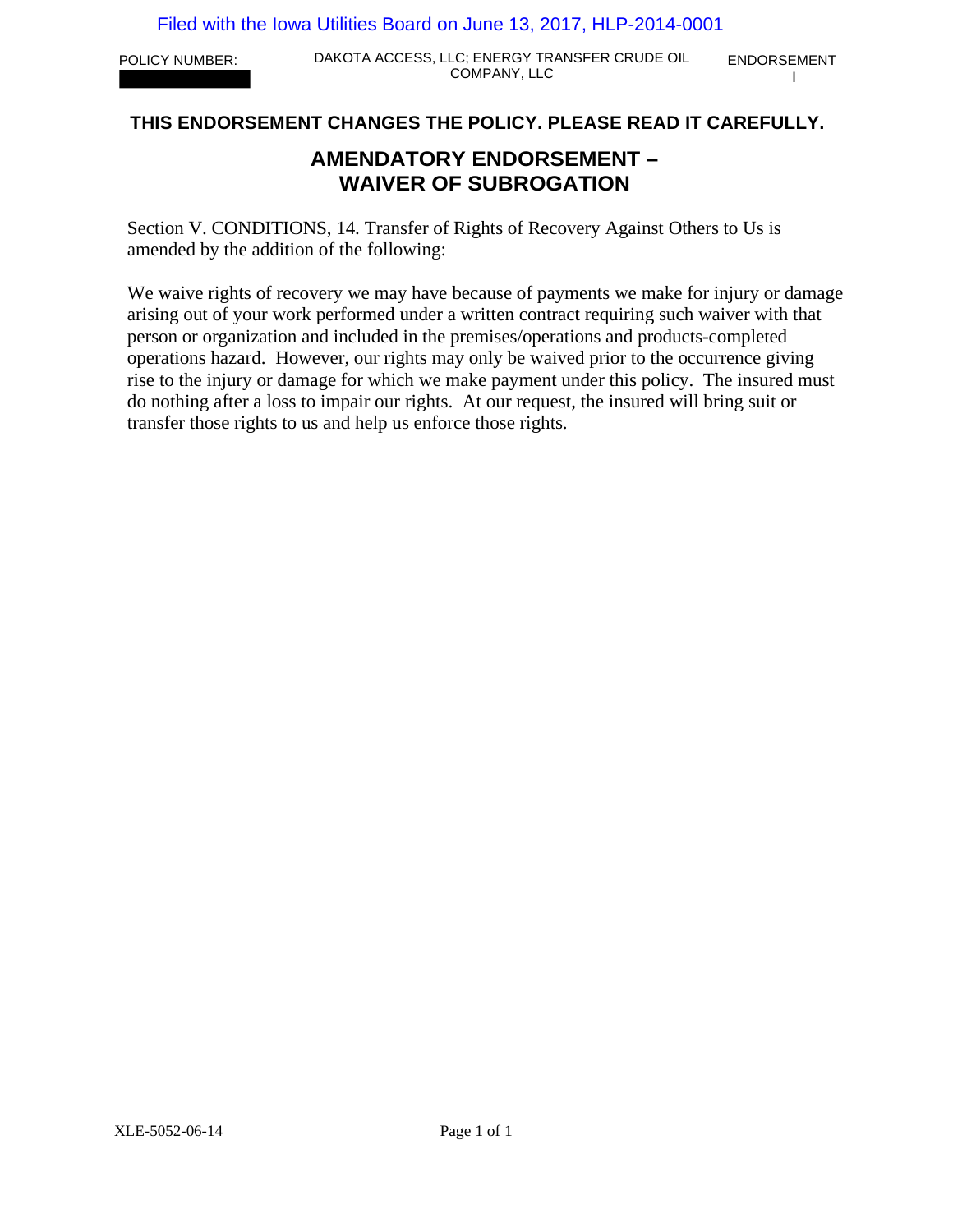POLICY NUMBER: DAKOTA ACCESS, LLC; ENERGY TRANSFER CRUDE OIL ENDORSEMENT COMPANY, LLC

 $\cdot$ 

# **THIS ENDORSEMENT CHANGES THE POLICY. PLEASE READ IT CAREFULLY.**

# **GENERAL AGGREGATE LIMIT AMENDMENT (PER LOCATION)**

Paragraph 2. of Insuring Agreement IV., Limits of Insurance is deleted in it's entirety and replaced by the following:

- 2. If there is a limit stated in item 3. of the Declarations for the General Aggregate Limit (Other than Products-Completed Operations), that amount is the most we will pay for all damages under this insurance, except for:
	- (1) Injury and damage included in the products-completed operations hazard,
	- (2) Automobile liability, and
	- (3) If there is a limit stated in item 3 of the Declarations for the General Aggregate Limit (Other than Products-Completed Operations), and the General Aggregate Limit included in the "underlying insurance" contains a separate General Aggregate limit on a Per Location basis, then the amount stated in item 3 of the Declarations is the most we will pay for each Location, subject to the following limitations:
		- (i) The amount stated in item 3. of the Declarations shall apply in excess of the General Aggregate Limit provided by the "underlying insurance" for each Location;
		- (ii) The term per Location, is for the purpose of this endorsement, as defined by the "underlying insurance"; and
		- (iii) The General Aggregate Limit stated in item 3 of the Declarations shall not apply to:
			- a) injury and damage included in the products-completed operations hazard; and
			- b) coverages included in the "underlying insurance" to which no underlying aggregate limit applies.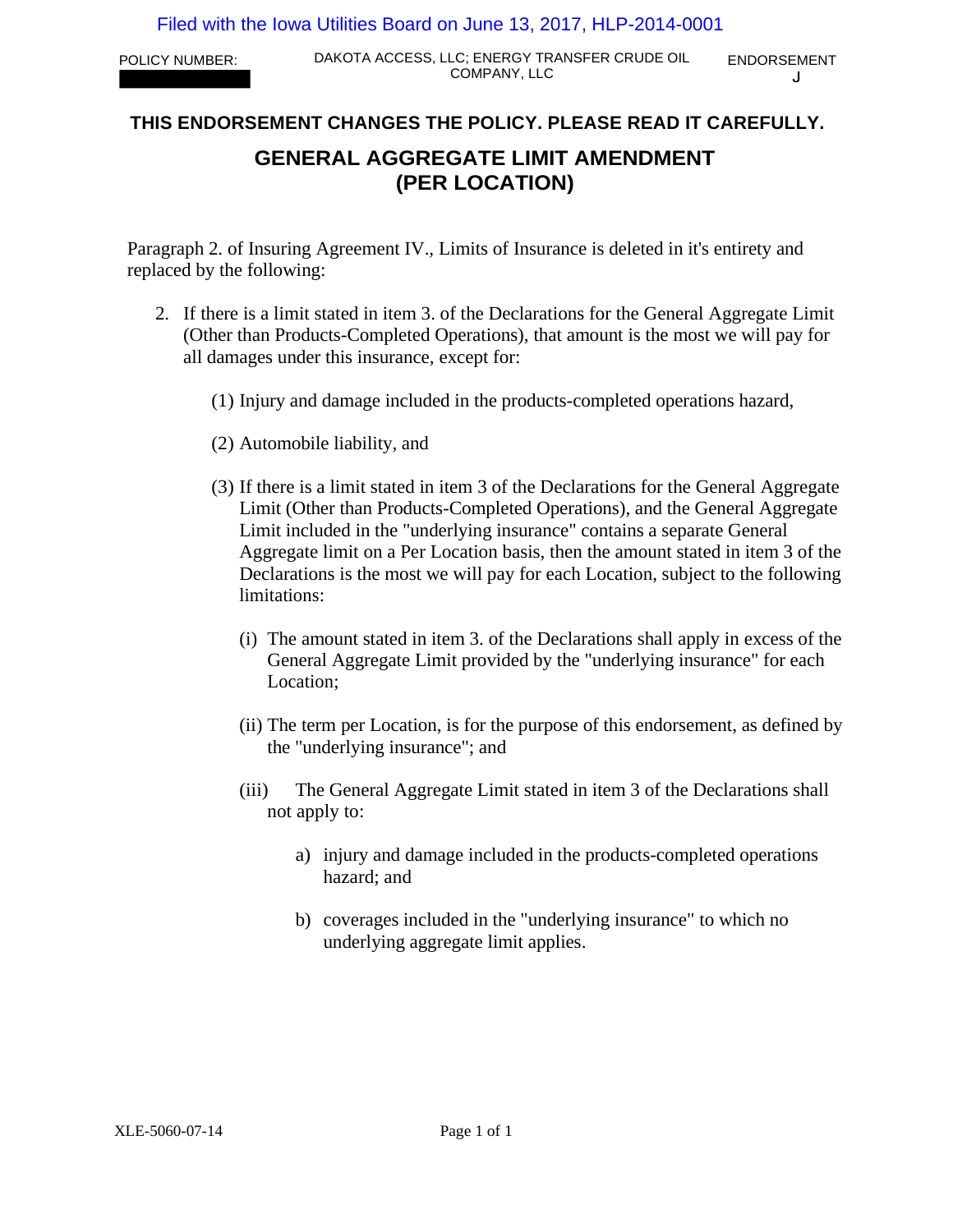POLICY NUMBER: DAKOTA ACCESS, LLC; ENERGY TRANSFER CRUDE OIL ENDORSEMENT COMPANY, LLC K

# **THIS ENDORSEMENT CHANGES THE POLICY. PLEASE READ IT CAREFULLY.**

# **SERVICE OF SUIT CLAUSE**

The Company hereby designates the Superintendent, Commissioner or Director of Insurance, or his/her designee, as its true and lawful attorney upon whom may be served any lawful process in any action, suit or proceeding instituted by you or on your behalf or by any beneficiary under this Policy against the Company arising out of this Policy, provided that all lawful process received by said Superintendent, Commissioner or Director of Insurance, or his/her designee, is sent by certified or registered mail to the Company at:

Attention: Claims Administrator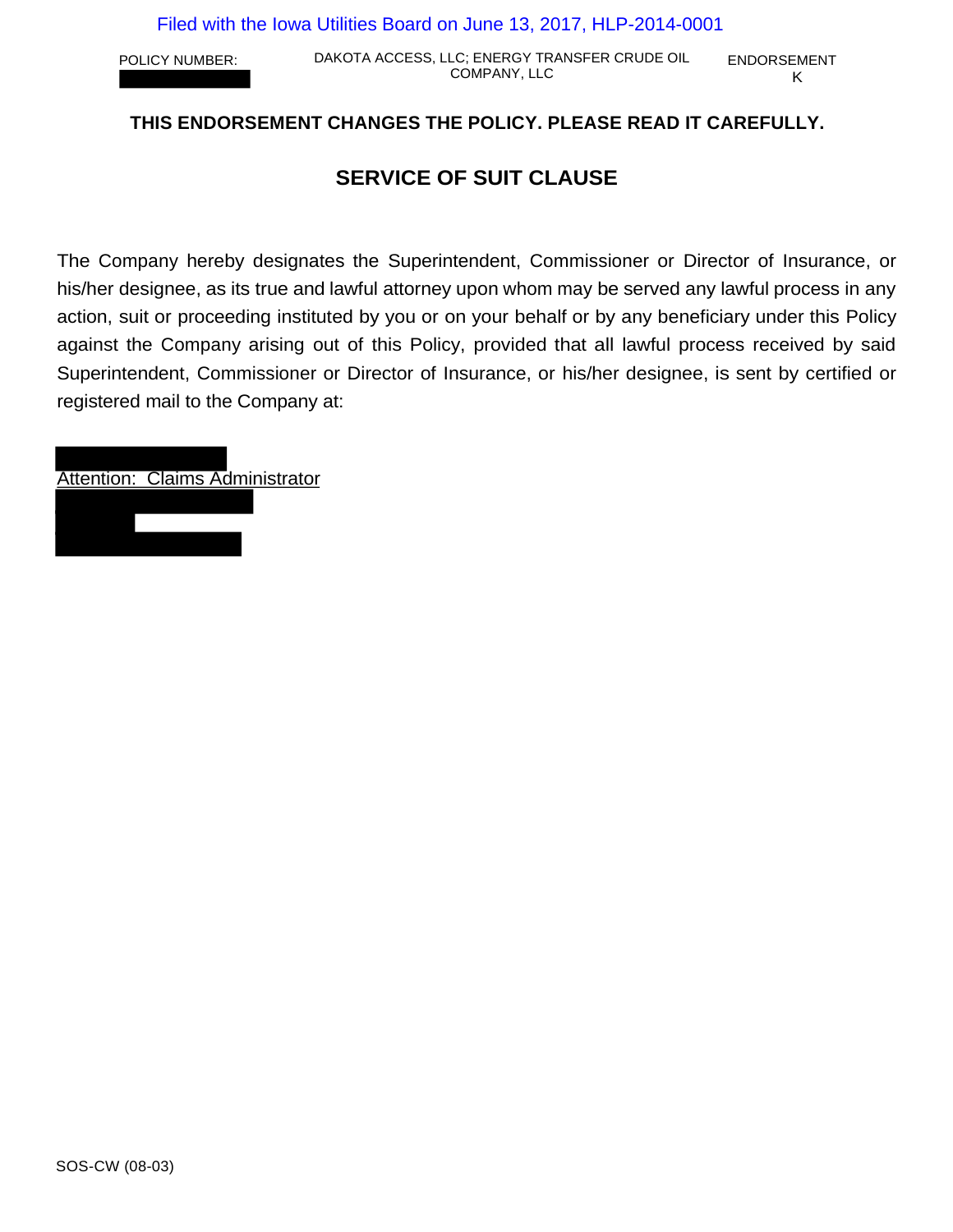

# **EXCESS LIABILITY POLICY**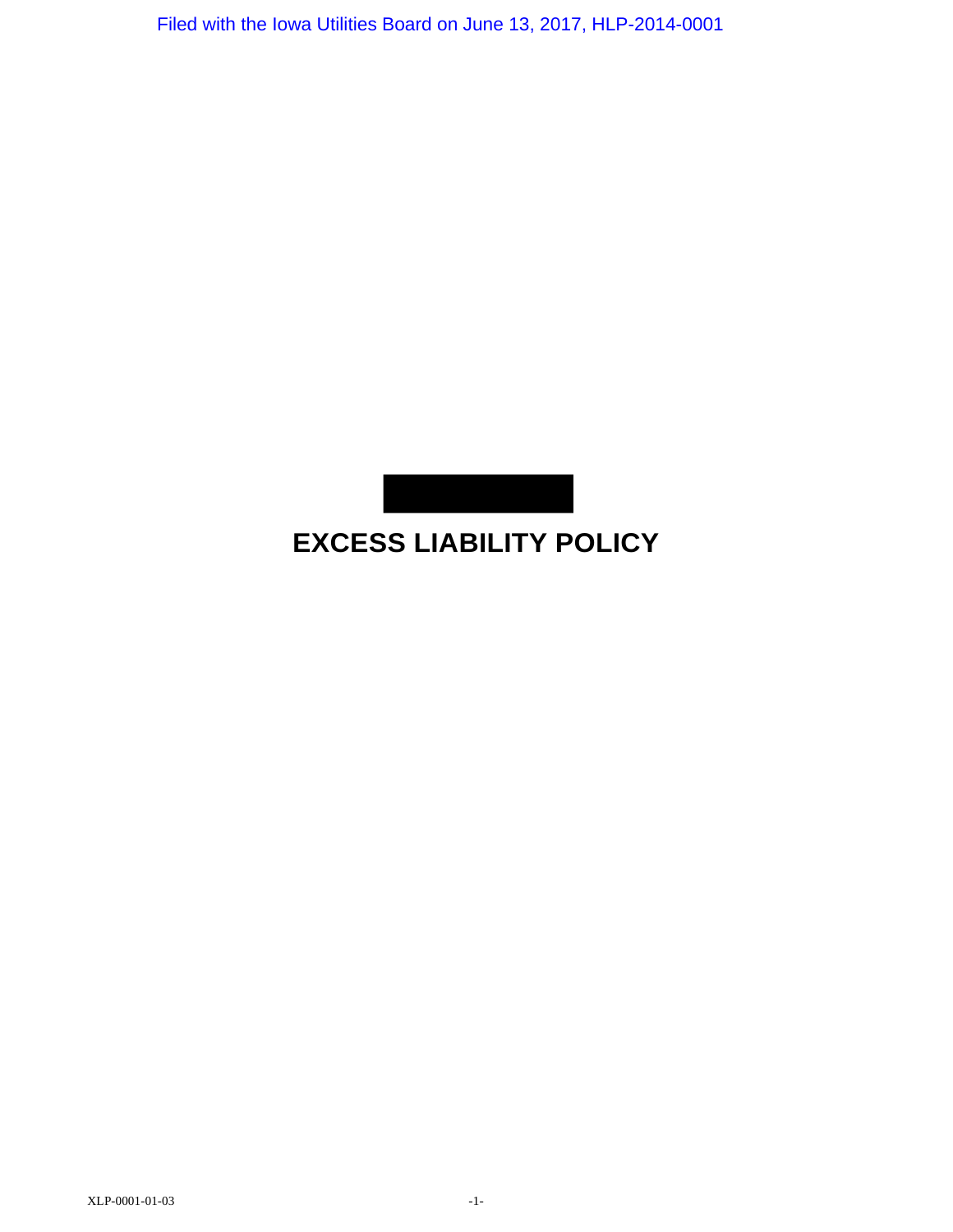# **PLEASE READ YOUR POLICY CAREFULLY**

# **TABLE OF CONTENTS**

## **DECLARATIONS**

- Item 1. Named Insured and Address
- Item 2. Policy Period
- Item 3. Limits of Insurance
- Item 4. Description of Business
- Item 5. Premium
- Item 6. Retroactive Date
- Item 7. Endorsements Attached
- Item 8. Schedule A. Schedule of Underlying Insurance

# **INTRODUCTION**

- I. INSURING AGREEMENT
- II. DEFENSE AND DEFENSE EXPENSE
- III. EXCLUSIONS
- IV. LIMITS OF INSURANCE
- V. CONDITIONS
- VI. DEFINITIONS
- VII. EXTENDED REPORTING PERIOD OPTION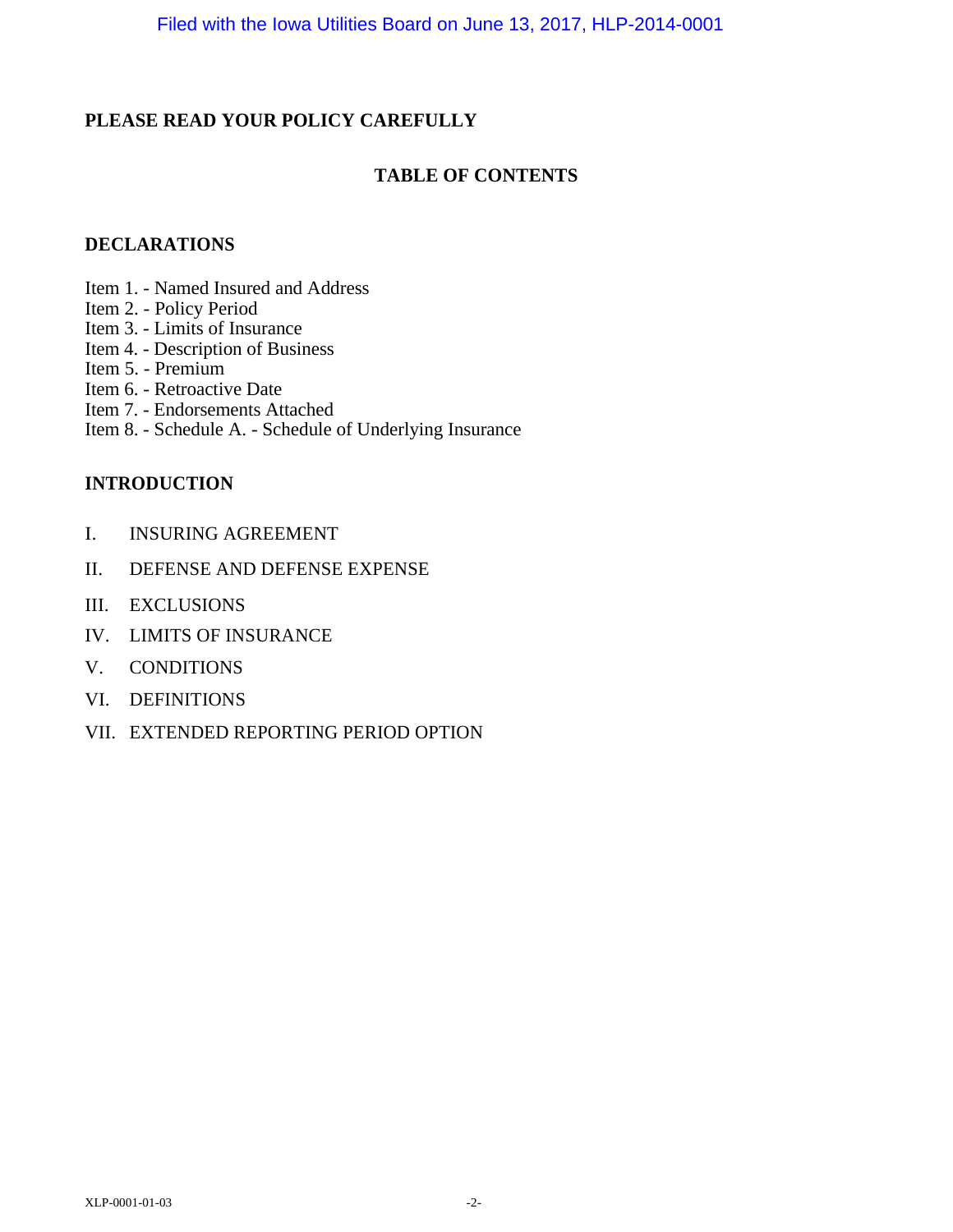# **INTRODUCTION**

Various provisions in this policy restrict coverage. Read the entire policy carefully to determine rights, duties and what is and is not covered.

Throughout this policy, the words "you", "your" and "Named Insured" refer to the "Named Insured" shown in Item 1. of the Declarations. The words "we", "us" and "our" refer to the company providing this insurance.

Other words and phrases that appear in quotation marks have special meaning. Refer to Section VI. DEFINITIONS.

# **I. INSURING AGREEMENT**

1. The coverage provided by this policy is excess insurance and, except as otherwise stated in this policy, follows the terms, conditions, exclusions, and endorsements of the "first underlying insurance" as shown in Item 8. of the Declarations. Further, this policy will follow any additional exclusions included in any other "underlying insurance". Under no circumstances will this coverage be broader than any "underlying insurance".

2. We will pay those sums in excess of the "underlying insurance" that you become legally obligated to pay as damages because of injury or damage to which this insurance applies, provided that the "underlying insurance" also applies, or would have applied but for the exhaustion of the applicable Limits of Insurance.

3. The amount we will pay as damages shall not exceed the Limits of Insurance stated in Item 3. of the Declarations. In certain instances, as further specified in Section IV. LIMITS OF INSURANCE, the amount we will pay as damages and defense expenses shall not exceed the Limits of Insurance as stated in Item 3. of the Declarations.

4. If the "first underlying insurance" applies on a claims-made basis, this insurance will also apply on a claims-made basis. Any extended reporting periods that may be endorsed to any "underlying insurance" shall not apply to this insurance. For any supplemental extended reporting period to apply to this insurance, such extended reporting period must be requested by you, negotiated with us and endorsed to this policy.

5. We have no other obligations or liabilities to pay sums or perform services, except as described in Section II. DEFENSE AND DEFENSE EXPENSE.

6. Where any terms of this policy conflict with any terms of any "underlying insurance", the terms of this policy will apply.

7. Settlement of any claim or suit for an amount in excess of any "underlying insurance" shall not be binding on us unless we consent in writing.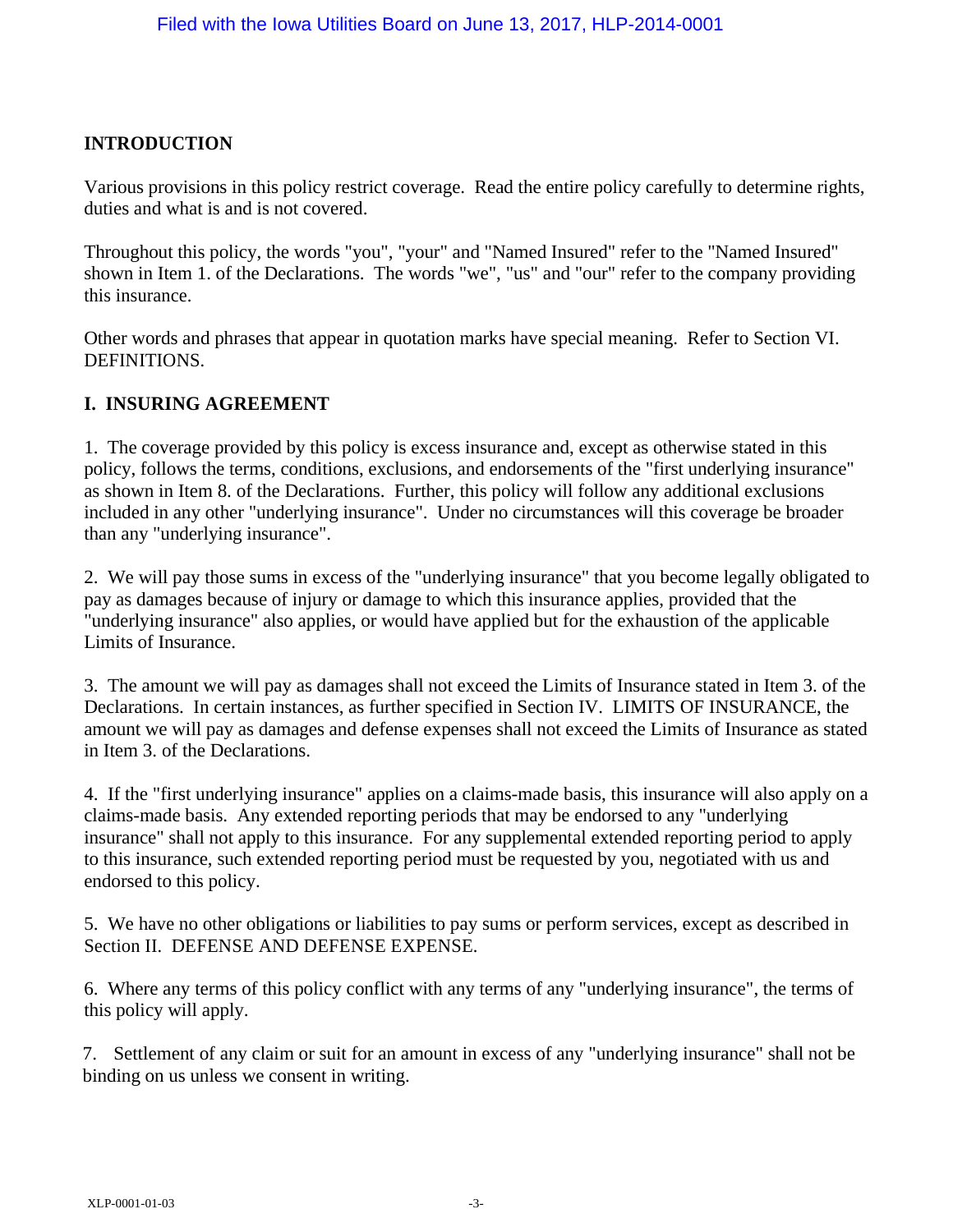### **II. DEFENSE AND DEFENSE EXPENSES**

### 1. Defense

We shall not be called upon to assume charge of the settlement or defense of any claim made, suit brought, or proceeding instituted against you. However, we will have the right and opportunity to associate with you in the defense and control of any claim, suit, or proceeding we reasonably think likely will involve us.

### 2. Defense Expense

If all "underlying insurance" has been exhausted by payment of damages, then we will pay the necessary defense expenses for other such claims, suits or proceedings to which this insurance applies.

a. Our obligation to pay defense expenses is subject to the following limitations and conditions:

(1) At our election, we will have the right and opportunity, but not the obligation, to assume charge of the defense and control of any claim, suit or proceeding.

(2) You must obtain our written consent before any defense expense is incurred.

(3) We have no obligation to pay for defense expenses incurred by you where any "underlying insurance" is not available or collectible because of the bankruptcy or insolvency of any underlying insurer or you, for any reason. Further, we have no obligation to pay for defense expenses if you are unable or have failed to comply with the terms, conditions or obligations of any "underlying insurance" or this policy.

b. Defense expense payments will be made as follows:

(1) When defense expense payments of the "first underlying insurance" do not reduce the limits of insurance provided by that policy, then any such expense payments made under this policy will not reduce the limits of insurance as stated in Item 3. of the Declarations.

(2) When defense expense payments of the "first underlying insurance "reduce the limits of insurance provided by that policy, then any such expense payments made under this policy will reduce the limits of insurance as stated in Item 3. of the Declarations.

c. We will not pay any defense expense or participate in any claim, suit, or proceeding after we have exhausted the limits of liability shown in Item 3. of the Declarations.

For the purposes of this policy, defense expenses include, but are not limited to, legal and other expenses incurred in the investigation or defense of claims or suits to which this insurance applies, including court costs and interest on judgments. Defense expense does not include salaries and expenses of our employees or your employees.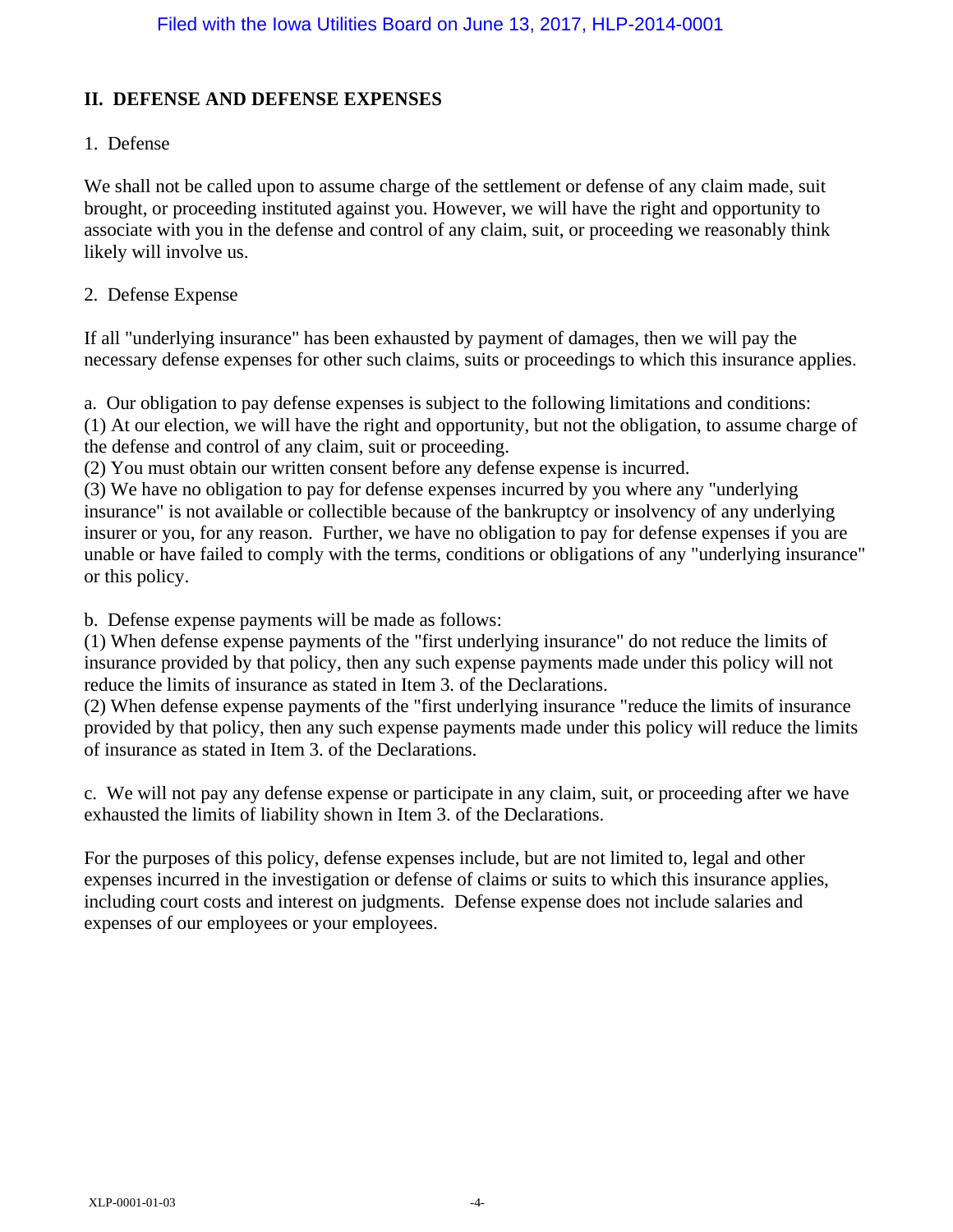# **III. EXCLUSIONS**

Any exclusions applicable to the "first underlying insurance" and to any other "underlying insurance" also apply to this insurance. In addition, this insurance does not apply to:

### 1. Pollution

a. Any liability or damages arising out of the actual, alleged or threatened discharge, dispersal, seepage, migration, release or escape of "pollutants":

(1) At or from any premises, site or location which is or was at any time owned or occupied by, or rented or loaned to, any insured;

(2) At or from any premises, site or location which is or was at any time used by or for any insured or others for the handling, storage, disposal, processing or treatment of waste;

(3) Which are or were at any time transported, handled, stored, treated, disposed of, or processed as waste by or for:

(a) Any insured; or

(b) Any person or organization for whom any insured may be legally responsible.

(4) At or from any premises, site or location on which any insured or any contractors or subcontractors are working directly or indirectly on any insured's behalf are performing operations if the "pollutants" are brought on or to the premises, site or location in connection with such operations by such insured, contractor or subcontractor.

(5) At or from any premises, site or location on which any insured or any contractors or subcontractors are working directly or indirectly on any insured's behalf are performing operations if the operations are to test for, monitor, clean up, remove, contain, treat, detoxify or neutralize, or in any way respond to, or assess the effects of, "pollutants".

b. Any loss cost or expense arising out of any:

(1) Request, demand, order, or statutory or regulatory requirement that any insured or others test for, monitor, clean up, remove, contain, treat, detoxify, or neutralize, or in any way respond to, or assess the effects of, "pollutants"; or

(2) Claim or suit by or on behalf of a governmental authority or others for damages because of testing for, monitoring, cleaning up, removing, containing, treating, detoxifying or neutralizing, or in any way responding to, or assessing the effects of "pollutants".

Subparagraph 1. a. (1) does not apply to the extent that "underlying insurance" exists for, or would have existed but for the exhaustion of the limits of insurance of the "underlying insurance" for: (1) Injury if sustained within a building owned, rented or occupied by the insured and caused by smoke, fumes, vapors or soot caused by equipment used to heat the building; or (2) Injury or damage arising out of heat, smoke or fumes from a "hostile fire".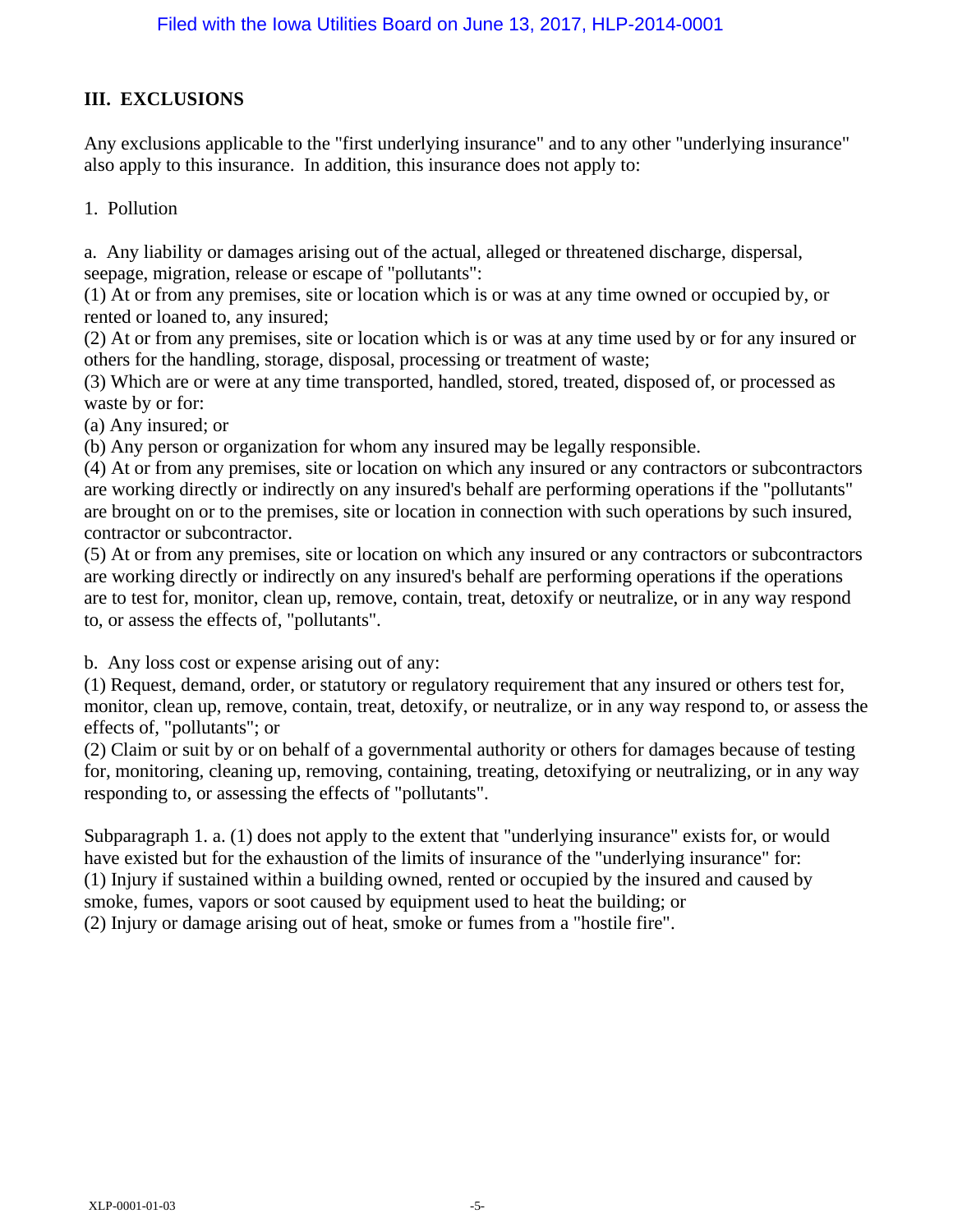Subparagraph 1. a. (4) does not apply to the extent that "underlying insurance" exists for, or would have existed but for the exhaustion of the limits of insurance of the "underlying insurance" for:

(1) Injury or damage sustained within a building and caused by the release of gases, fumes or vapors from materials brought into that building in connection with operations being performed by you or on your behalf by a contractor or subcontractor; or

(2) Injury or damage arising out of heat, smoke or fumes from a "hostile fire".

### 2. Asbestos

a. Any liability or damages arising, directly or indirectly, out of the actual, alleged or threatened inhalation of, ingestion of, contact with, exposure to, existence of, or presence of asbestos, asbestos fibers, or any other form of asbestos regardless of whether any other cause, event, material or product contributed concurrently or in any sequence to any injury or damage;

b. Any loss, cost or expenses arising out of the abating, testing for, monitoring, cleaning up, removing, containing, treating, detoxifying, neutralizing, remediating or disposing of, or in any way responding to, or assessing the effects of asbestos, asbestos fibers or any other form of asbestos by any insured or by any other person or entity;

c. Any supervision, instructions, recommendations, warnings, or advice given or which should have been given in connection with 2. a. or b. above; or

d. Any obligation to share damages with or repay someone else who must pay damages because of asbestos.

### 3. War or Terrorism

Any liability or damages arising, directly or indirectly, out of:

a. War, including undeclared or civil war;

b. Warlike action by a military force, including action in hindering or defending against an actual or expected attack, by any government, sovereign or other authority using military personnel or other agents;

c. Insurrection, rebellion, revolution, usurped power, or action taken by governmental authority in hindering or defending against any of these; or

d. "Terrorism", including any action taken in hindering or defending against an actual or expected incident of "terrorism", regardless of any other cause or event that contributes concurrently or in any sequence to any injury or damage.

### 4. Fungi or Bacteria

a. Any liability or damages arising, directly or indirectly, out of the actual, alleged or threatened inhalation of, ingestion of, contact with, exposure to, existence of, or presence of, any "fungi" or bacteria on or within a building or structure, including its contents, regardless of whether any other cause, event, material or product contributed concurrently or in any sequence to any injury or damage. b. Any loss, cost or expenses arising out of the abating, testing for, monitoring, cleaning up, removing, containing, treating, detoxifying, neutralizing, remediating or disposing of, or in any way responding to, or assessing the effects of, "fungi" or bacteria, by any insured or by any other person or entity.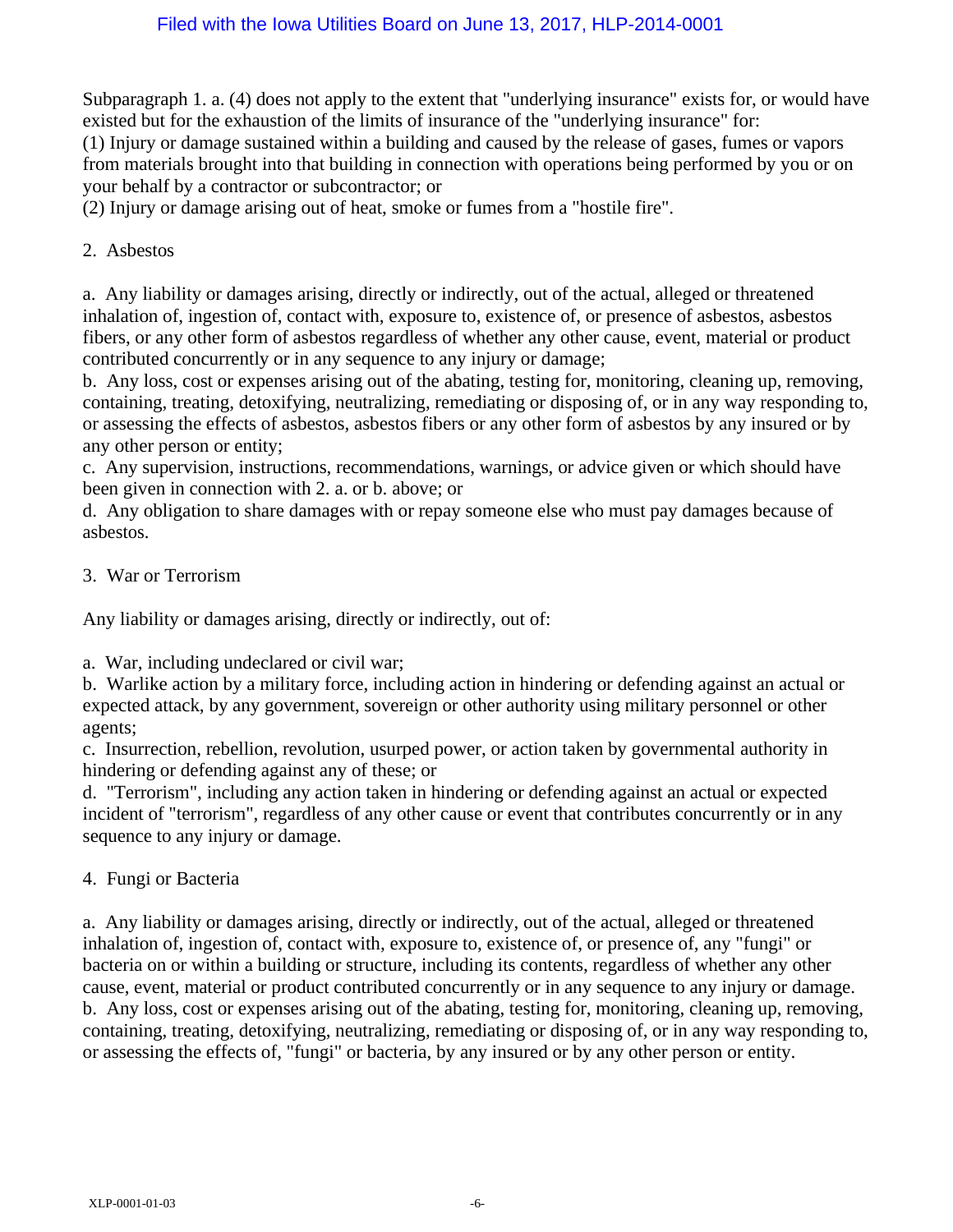This exclusion does not apply to any "fungi" or bacteria that are, are on, or are contained in, a good or product intended for consumption.

5. Cyber Liability

a. Any liability or damages arising, directly or indirectly, out of the loss of or alteration of any electronic data, electronic information, computer applications software, computer operations software or any other similar data, information or software in any computer hardware, computer system, computer network, or the Internet; or

b. Any liability or damages arising, directly or indirectly, out of damage to any computer hardware, computer system, computer network, or the Internet as a result of 5.a. above.

# **IV. LIMITS OF INSURANCE**

1. The Limits of Insurance shown in the Declarations and the rules below fix the most we will pay, regardless of the number of:

- a. Insureds;
- b. Claims made or suits brought; or
- c. Persons or organizations making claims or bringing suits.

2. If there is a limit stated in Item 3. of the Declarations for the General Aggregate Limit (Other than Products-Completed Operations), that amount is the most that we will pay for all damages under this insurance, except for: (1) injury and damage included within the products-completed operations hazard and (2) coverage included in the "underlying insurance" for automobile liability.

3. If there is a limit stated in Item 3. of the Declarations for the Products-Completed Operations Aggregate Limit, that amount is the most that we will pay under this insurance for any injury and damage included within the products-completed operations hazard.

4. If there is a limit stated in Item 3. of the Declarations for the Combined Aggregate Limit, that amount is the most we will pay under this insurance for all coverage except coverage included in the "underlying insurance" for automobile liability.

5. Subject to Paragraphs 2., 3., and 4. above, the Each Occurrence Limit stated in Item 3. of the Declarations is the most we will pay for:

(1) any injury and damage arising out of one occurrence or offense, or

(2) any wrongful act, error or omission.

6. If the applicable limits of insurance of the "underlying insurance" are reduced or exhausted by payments of damages from one or more occurrences covered by this policy, the limits of insurance of this policy will apply in excess of such reduced or exhausted limits.

7. If any Supplementary Payments made under this policy do not reduce the limits of insurance of the "underlying insurance", those payments will not reduce the limits of insurance of this policy. If any Supplementary Payments made under this policy do reduce the limits of insurance of the "underlying insurance", those payments will also reduce the limits of insurance of this policy.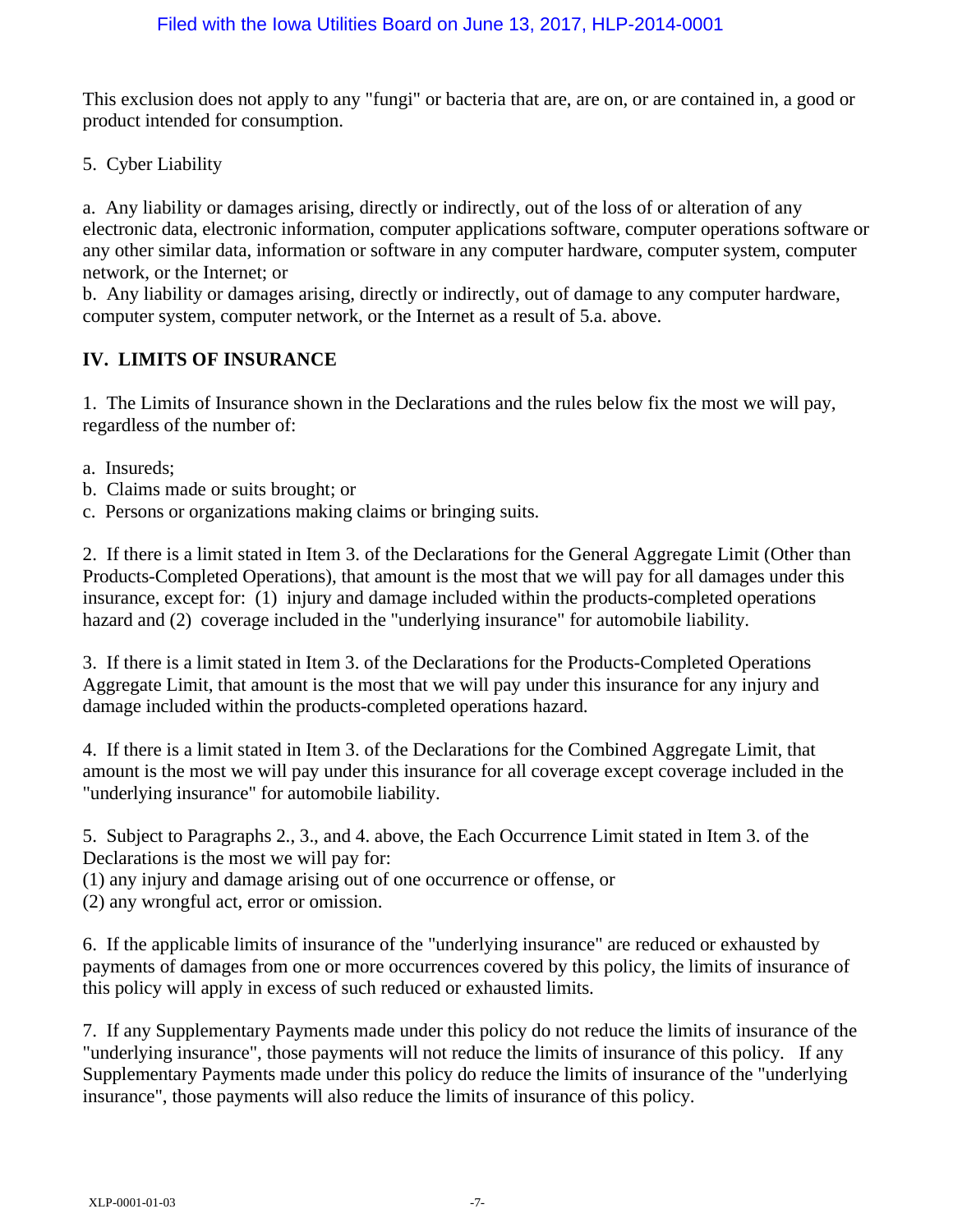8. The limits of insurance of this policy apply separately to each consecutive annual period and to any remaining period of less than 12 months, starting with the beginning of the policy period, unless the policy period is extended after the issuance of this policy for an additional period of less than 12 months. In that case, the additional period will be deemed to be part of the last preceding policy period for the purposes of determining the limits of insurance.

# **V. CONDITIONS**

1. Bankruptcy:

a. Bankruptcy of Insured:

Bankruptcy or insolvency of the insured or of the insured's estate will not relieve us of our obligations under this policy.

b. Bankruptcy of Underlying Insurer:

Bankruptcy or insolvency of any underlying insurer will not relieve us of our obligations under this policy. However, this insurance will not replace the "underlying insurance" in the event of bankruptcy or insolvency of any underlying insurer. This insurance will apply as if the otherwise applicable limits of insurance of such "underlying insurance" were available and in full effect. It shall be your sole responsibility to provide other insurance or self-insurance (including the corresponding defense obligations) to replace such "underlying insurance".

2. Cancellation:

a. The first Named Insured shown in the Declarations may cancel this policy by mailing or delivering to us advance notice of cancellation.

Such advance notice of cancellation should be mailed or delivered to the following address:



b. We may cancel this policy by mailing or delivering to the first Named Insured written notice of cancellation at least:

(1) 10 days before the effective date of cancellation, if we cancel for non-payment of premium; or

(2) 30 days before the effective date of cancellation, if we cancel for any other reason.

c. We will mail or deliver our notice to the first Named Insured's last mailing address known to us.

d. Notice of cancellation will state the effective date of cancellation and will be effective for all insureds. All coverage will end on the effective date of cancellation.

e. If this policy is cancelled, we will send the first Named Insured any premium refund due. If we cancel, the premium refund will be pro rata. If the first Named Insured cancels, the refund may be less than pro rata. The cancellation will be effective even if we have not made or offered a premium refund.

f. If notice of cancellation is mailed, proof of mailing shall be considered sufficient proof of notice.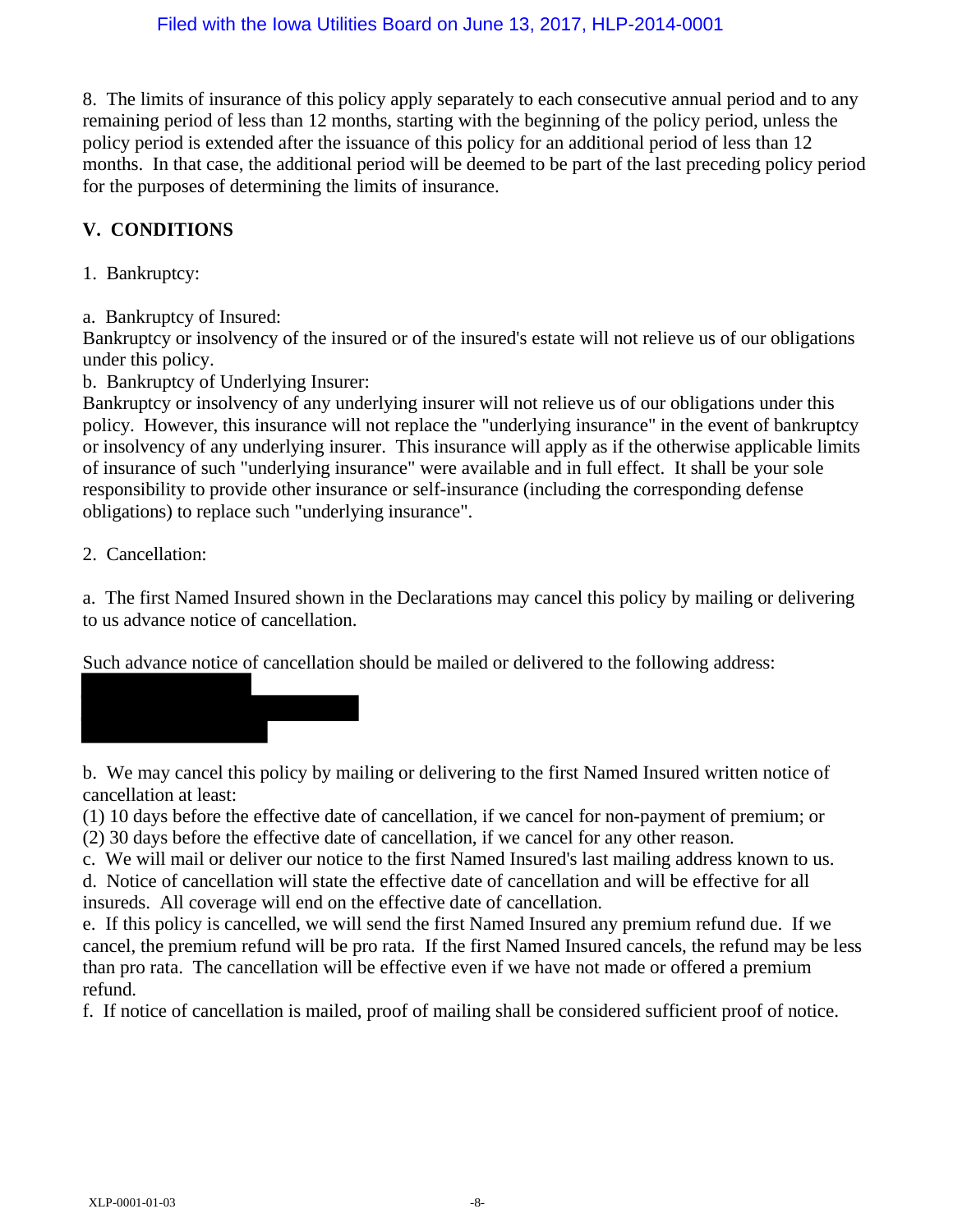### 3. Changes:

This policy (including the Declarations, Schedules and any endorsements attached hereto) contains all the agreements between you and us concerning the insurance afforded. The first Named Insured shown in the Declarations may request changes in the terms of this policy. This policy's terms and conditions can be amended or waived only by endorsement issued by us and made a part of this policy.

4. Duties in the Event of Occurrence, Offense, Wrongful Act, Error, Omission, Claim or Suit:

a. You must see to it that we are notified as soon as practicable of an occurrence, offense, wrongful act, error or omission, regardless of the amount, which may result in a claim or suit. To the extent possible, notice should include:

(1) How, when and where the occurrence, offense, wrongful act, error or omission took place;

(2) The names and addresses of any injured persons and witnesses; and

(3) The nature and location of any injury or damage arising out of the occurrence, offense, wrongful act, error or omission.

b. If a claim is made or suit is brought against any insured, you must:

(1) Immediately record the specifics of the claim or suit and the date received; and

(2) Notify us as soon as practicable.

You must see to it that we receive written notice of the claim or suit as soon as practicable.

c. You and any other involved insured must:

(1) Immediately send us copies of any demands, notices, summonses or legal papers received in connection with the claim or suit;

(2) Authorize us to obtain records and other information;

(3) Cooperate with us in the investigation or settlement of the claim or defense against the suit; and

(4) Assist us, upon our request, in the enforcement of any right against any person or organization which may be liable to the insured because of injury or damage to which this insurance may also apply.

d. No insured will, except at that insured's own cost, voluntarily make a payment, assume any obligation, or incur any expense, other than for first aid, without our consent.

5. Examination of Your Books and Records:

We may examine and audit your books and records as they relate to this policy at any time during the policy period and for up to three years afterward.

6. Inspection and Surveys:

We have the right, but are not obligated, to:

- a. Make inspections and surveys at any time;
- b. Give you reports on the conditions we find; and
- c. Recommend changes.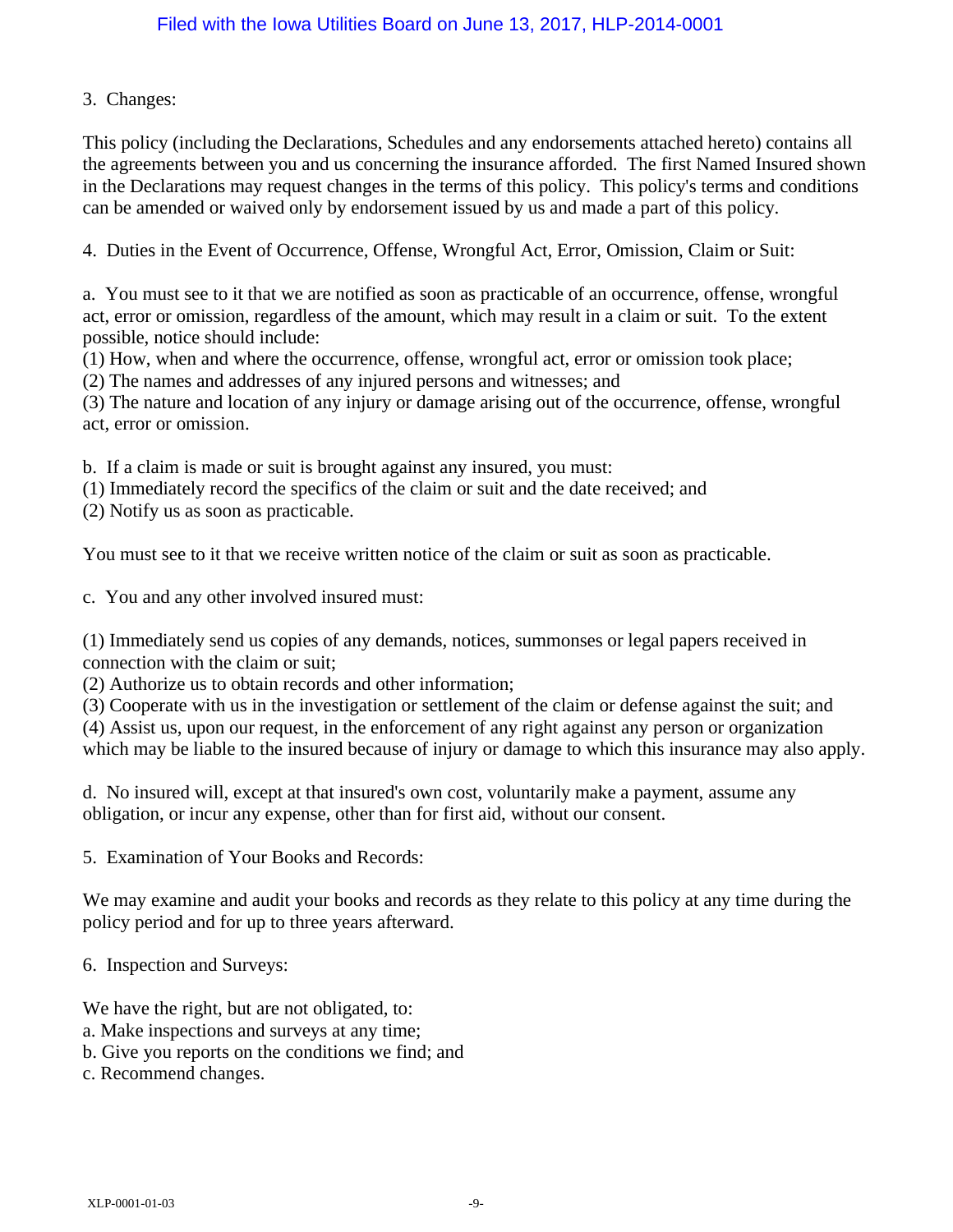Any inspections, surveys, reports or recommendations relate only to insurability and the premiums to be charged. We do not make safety inspections. We do not undertake to perform the duty of any person or organization to provide for the health or safety of workers or the public.

We do not warrant that conditions are safe or healthful or comply with laws, regulations, codes or standards.

This condition applies not only to us, but also to any rating, advisory, rate service or similar organization that makes insurance inspections, surveys, reports or recommendations.

7. Legal Action Against Us:

No person or organization has a right under this policy:

a. To join us as a party or otherwise bring us into a suit asking for damages from an insured; or b. To sue us on this policy unless all of its terms have been fully complied with.

A person or organization may sue us to recover on an agreed settlement or on a final judgment against an insured; but we will not be liable for damages that are not payable under the terms of this policy or that are in excess of the applicable limit of insurance. An agreed settlement means a settlement and release of liability signed by us, the insured and the claimant or the claimant's legal representative.

8. Loss Payable:

a. Liability under this policy shall not apply unless and until the insured and the underlying insurer has become obligated to pay the amount of the "underlying insurance". Such obligation by the underlying insurer and us to pay damages shall have been previously determined by a final settlement or judgment after an actual trial or written agreement between the insured, the claimant or the claimant's legal representative, the underlying insurer and us.

b. If we are obligated to indemnify the insured for any payment of judgments or settlements, the insured must make a written claim within 12 months of:

(1) actually paying any amount in excess of the "underlying insurance";

(2) The insured's liability being made certain by:

i. the final written judgment of a trial; or

ii. the written agreement of the insured, the claimant, the underlying insurer and us.

If any later payments are made by the insured for the same occurrence, offense, wrongful act, error, or omission, written claim for these payments must likewise be made. We will reimburse you for these payments within 30 days of confirming that they are payable by this policy.

9. Maintenance Of Underlying Insurance:

The "underlying insurance" listed in the Schedule of Underlying in the Declarations shall remain in effect throughout the policy period except for the reduction of the aggregate limits due to payment of damages.

Failure to maintain "underlying insurance" will not invalidate this insurance. However, this insurance will apply as if the "underlying insurance" were in full effect.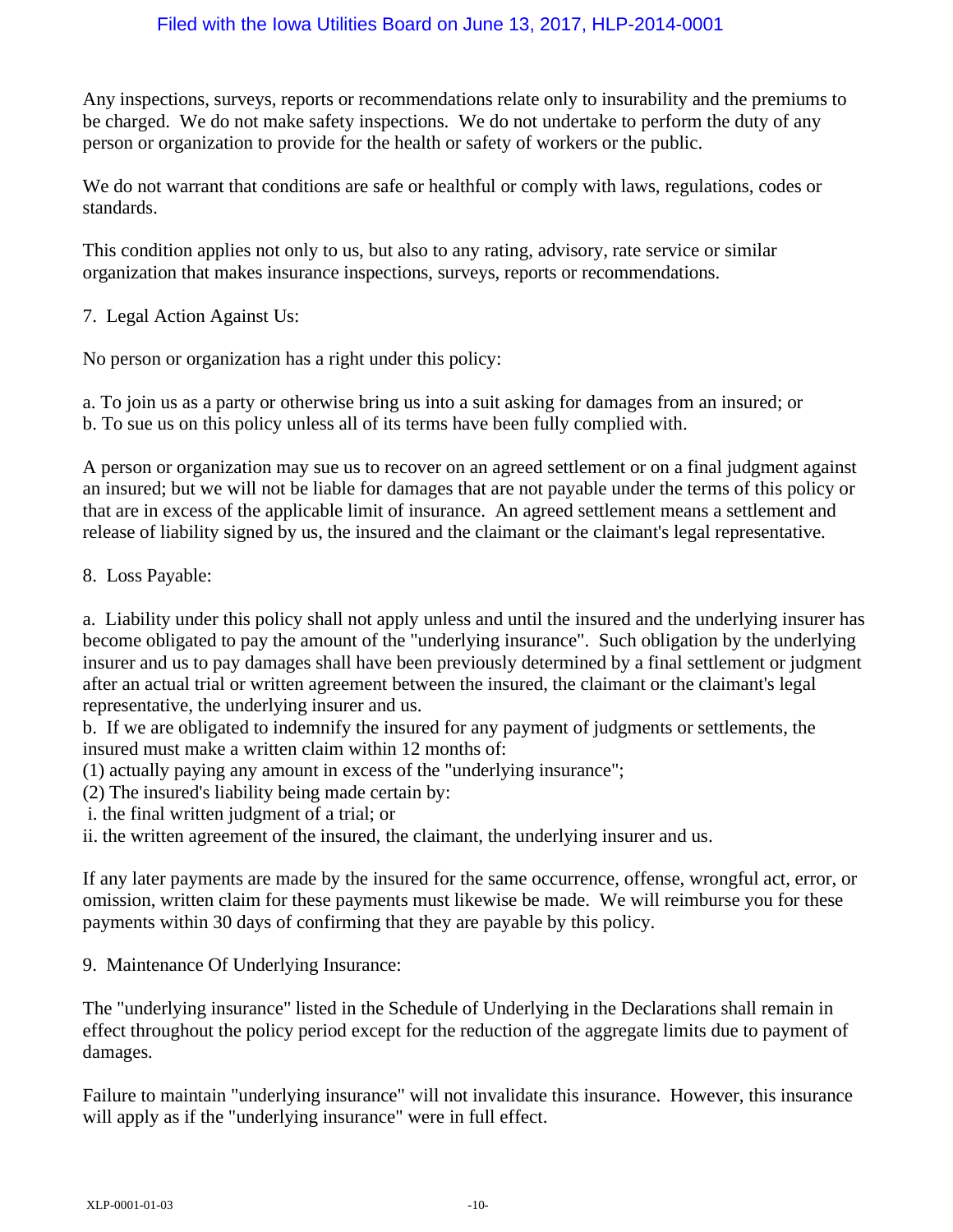You must notify us as soon as practicable when any "underlying insurance" is no longer in effect.

10. Unimpaired Aggregates of Underlying Insurance:

If an aggregate limit of any "underlying insurance" has been reduced below the aggregate amount shown in the Schedule of Underlying Insurance for that "underlying insurance" as a result of losses occurring prior to the inception date of this policy or as a result of losses not covered by this insurance, we will apply all insurance provided by this policy as if the aggregate of the "underlying insurance" had not been reduced below the limit amount shown in the Schedule of Underlying Insurance.

This condition does not apply to losses subject to claims-made coverage and occurring after the retroactive date of this policy (if any).

11. Other Insurance:

This insurance is excess over, and shall not contribute with any other insurance, whether primary, excess, contingent or on any other basis. This condition will not apply to insurance specifically written as excess over this policy.

#### 12. Premium Computation:

The rate, rating basis and estimated units of exposure for the Policy Period will be stated in Item 5. of the Declarations. We will compute the premium for this policy by applying the rate to each unit of exposure of the rating basis. The estimated units of exposure will be used to determine the advance premium. The actual units of exposure will be used to determine the earned premium.

When this policy expires or if it is cancelled, we will compute the earned premium. If the earned premium is more than the advance premium, you will pay us the additional premium immediately. If the earned premium is less than the advance premium, we may return the excess premium to you (subject to the minimum premium). Regardless of the earned premium, the minimum premium stated in the Declarations will apply.

13. Representations or Fraud:

By accepting this policy, you agree:

- a. The statements in the Application and the Declarations are accurate and complete;
- b. Those statements are based upon representations you made to us;
- c. We have issued this policy in reliance upon your representations: and

d. This policy is void in any case of fraud by you as it relates to this policy or any claim under this policy.

14. Transfer of Rights of Recovery Against Others to Us:

If the insured has rights to recover all or part of any payment we have made under this policy, those rights are transferred to us. The insured must do nothing after loss to impair them. At our request, the insured will bring suit or transfer those rights to us to help us enforce them.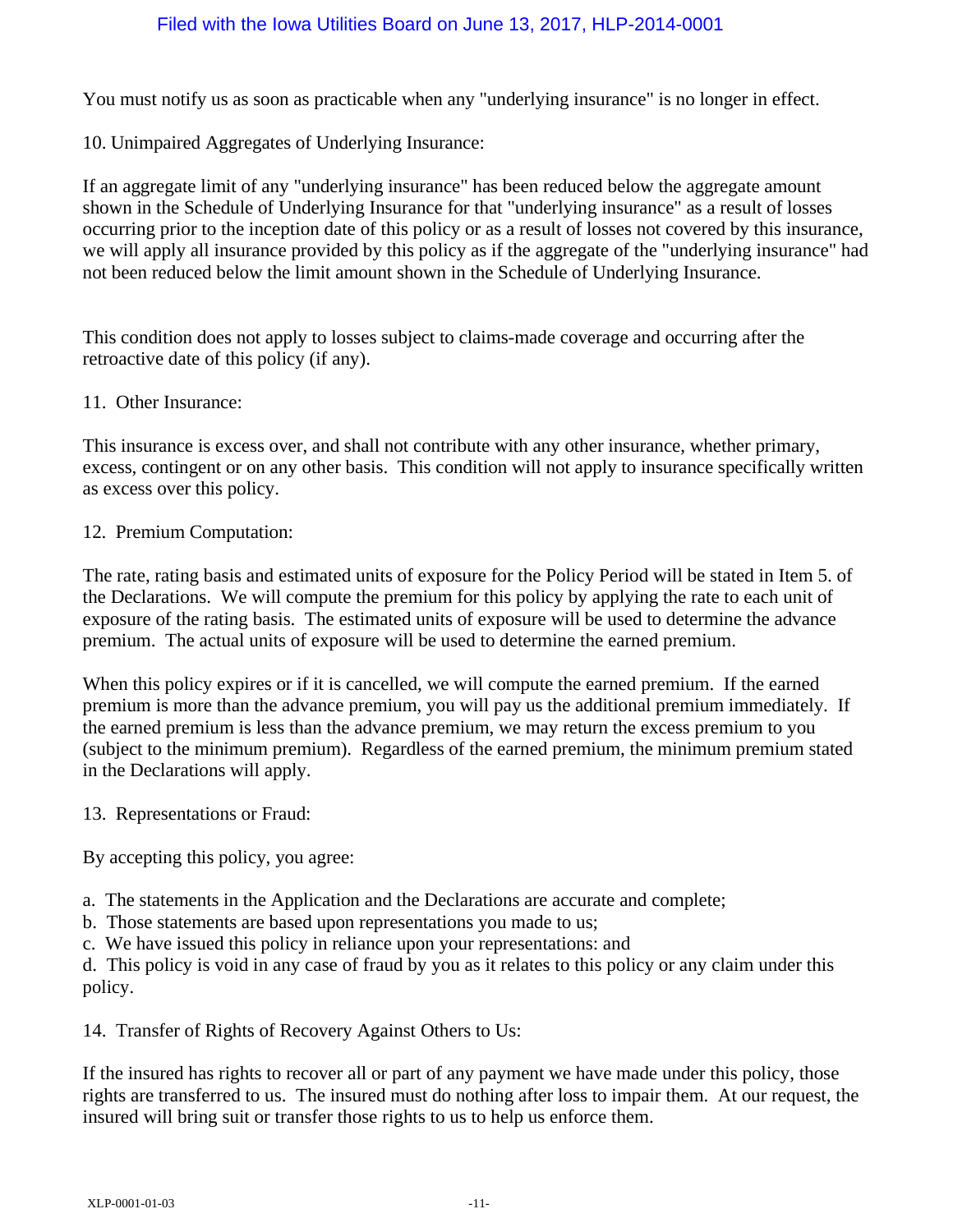# **VI. DEFINITIONS**

1. "First underlying insurance" means the policy or policies of insurance listed in the Declarations under the Schedule of Underlying Insurance and identified as the "First Underlying Insurance", including any self-insured retentions or deductibles that are a part of such policies.

2. "Fungi" means any type or form of fungus, including mold or mildew and any mycotoxins, spores, scents, or byproducts produced or released by fungi.

3. "Hostile fire" means a fire which becomes uncontrollable or breaks out from where it was intended to be.

4. "Pollutants" means any solid, liquid, gaseous or thermal irritant or contaminant, including smoke, vapor, soot, fumes, acids, alkalis, chemicals and waste. Waste includes materials to be recycled, reconditioned or reclaimed.

5. "Terrorism" means activities against persons, organizations or property of any nature:

- a. That involve the following or preparation for the following:
- (1) Use or threat of force or violence;
- (2) Commission or threat of a dangerous act; or

(3) Commission or threat of an act that interferes with or disrupts an electronic, communication, information, or mechanical system; and

b. When one or both of the following applies:

(1) The effect of such activities is to intimidate or coerce a government or the civilian population or any segment thereof, or to disrupt any segment of the economy; or

(2) It appears that the intent of such activities is to intimidate or coerce a government, or to further political, ideological, religious, social or economic objectives or to express (or express opposition to) a philosophy or ideology.

6. "Underlying insurance" means the policy or policies of insurance listed in the Declarations under the Schedule of Underlying Insurance, including any self-insured retentions or deductibles that are a part of such policies.

# **VII. EXTENDED REPORTING PERIOD OPTION**

1. We will provide an Extended Reporting Period, as described below, if:

- a. This policy is cancelled or non-renewed by us; or
- b. We renew or replace this policy with insurance that:
- (1) Does not apply on a claims-made basis; or
- (2) Has a retroactive date later than the date shown in the Declarations applying to this policy.

2. Any Extended Reporting Period included within or endorsed to this policy applies only as respects excess insurance over "underlying insurance" written on a claims-made basis.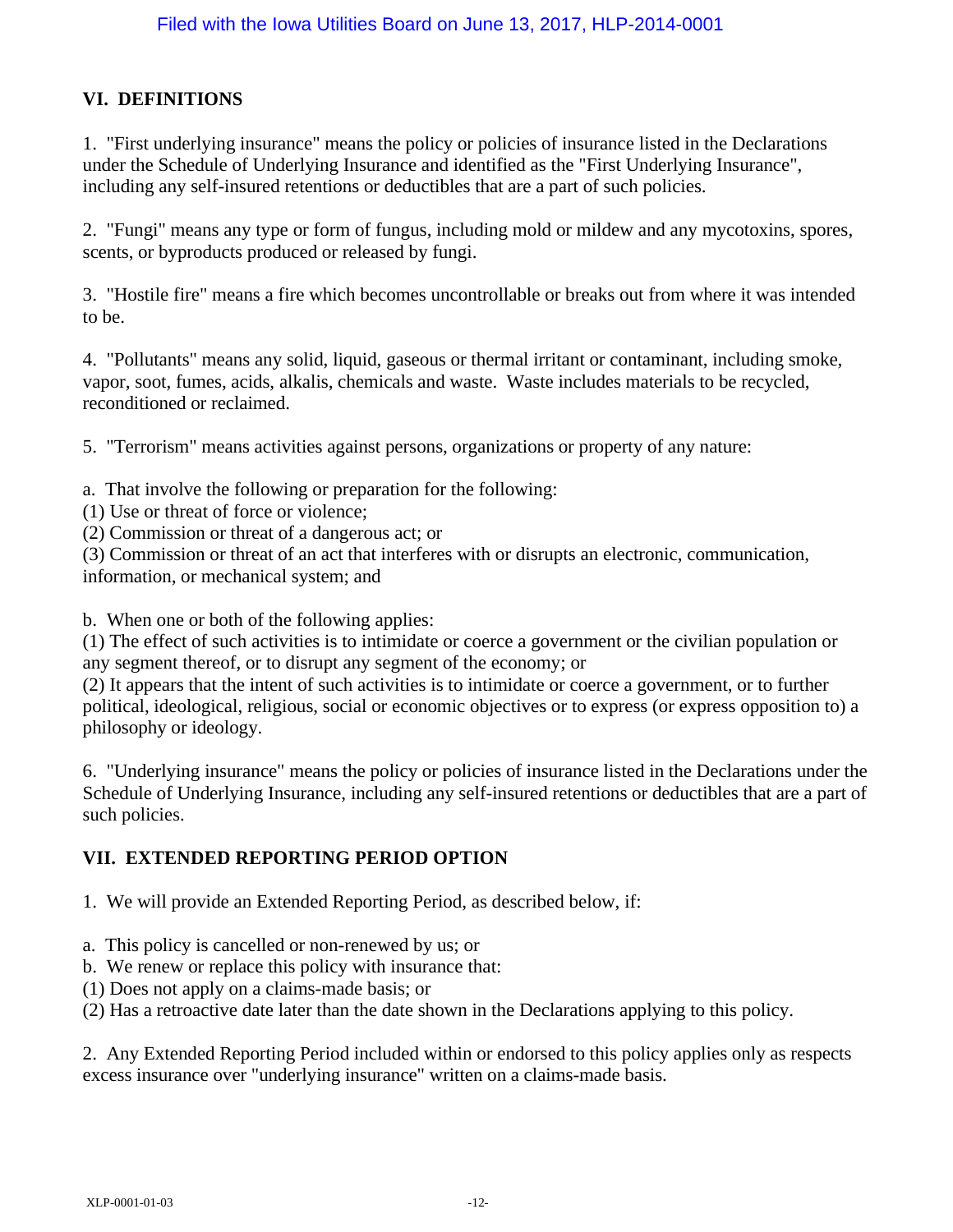3. Extended Reporting Periods do not extend the policy period or change the scope of coverage provided. They apply only to claims for injury or damage caused by an occurrence which occurs after the retroactive date and before the end of the policy period. For this insurance to apply, claims must be first made within the applicable Extended Reporting Period.

Once in effect, Extended Reporting Periods may not be cancelled, except as a result of non-payment of premium.

4. If also provided in the "underlying insurance", a Basic Extended Reporting Period is automatically provided without an additional premium charge. This period starts with the end of the policy period and lasts for sixty (60) days.

The Basic Extended Reporting Period does not apply to claims that are covered under any subsequent insurance that you purchase, or that would be covered but for the exhaustion of the amount of insurance applicable to such claims.

5. A Supplemental Extended Reporting Period of up to three (3) years duration is available, but only by endorsement to this policy and for an additional premium charge. This Supplemental Extended Reporting Period starts when the Basic Extended Reporting Period, set forth in Subparagraph VII.3. above, ends.

You must provide us with a written request for the Supplemental Extended Reporting Period within thirty (30) days after the end of the policy period. The Supplemental Extended Reporting Period will not go into effect unless you pay the additional premium promptly when due. The additional premium for the Supplemental Extended Reporting Period will be due within sixty (60) days after the end of the policy period. If the additional premium for the Supplemental Extended Reporting Period is not paid promptly when due, the Supplemental Extended Reporting Period will be cancelled flat.

We will determine the additional premium in accordance with our rules and rates. In doing so, we may take into account the following:

- (a) The exposures insured;
- (b) Previous types and amounts of insurance;
- (c) Limits of insurance available under the policy for future payment of damages; and
- (d) Any other factors deemed by us to be related the additional premium charge.

The additional premium for the Supplemental Extended Reporting Period will not exceed 200% of the total annual premium for this policy. The additional premium for the Supplemental Extended Reporting Period will be fully earned when the endorsement takes effect.

This endorsement shall define the terms, not consistent with this section, applicable to the Supplemental Extended Reporting Period, including a provision to the effect that the insurance afforded for claims first made during such period is excess over any other valid insurance available under policies in force after the Supplemental Extended Reporting Period takes effect.

6. The Basic Extended Reporting Period and the Supplemental Extended Reporting Period, if any, do not reinstate or increase the limits of insurance of this policy.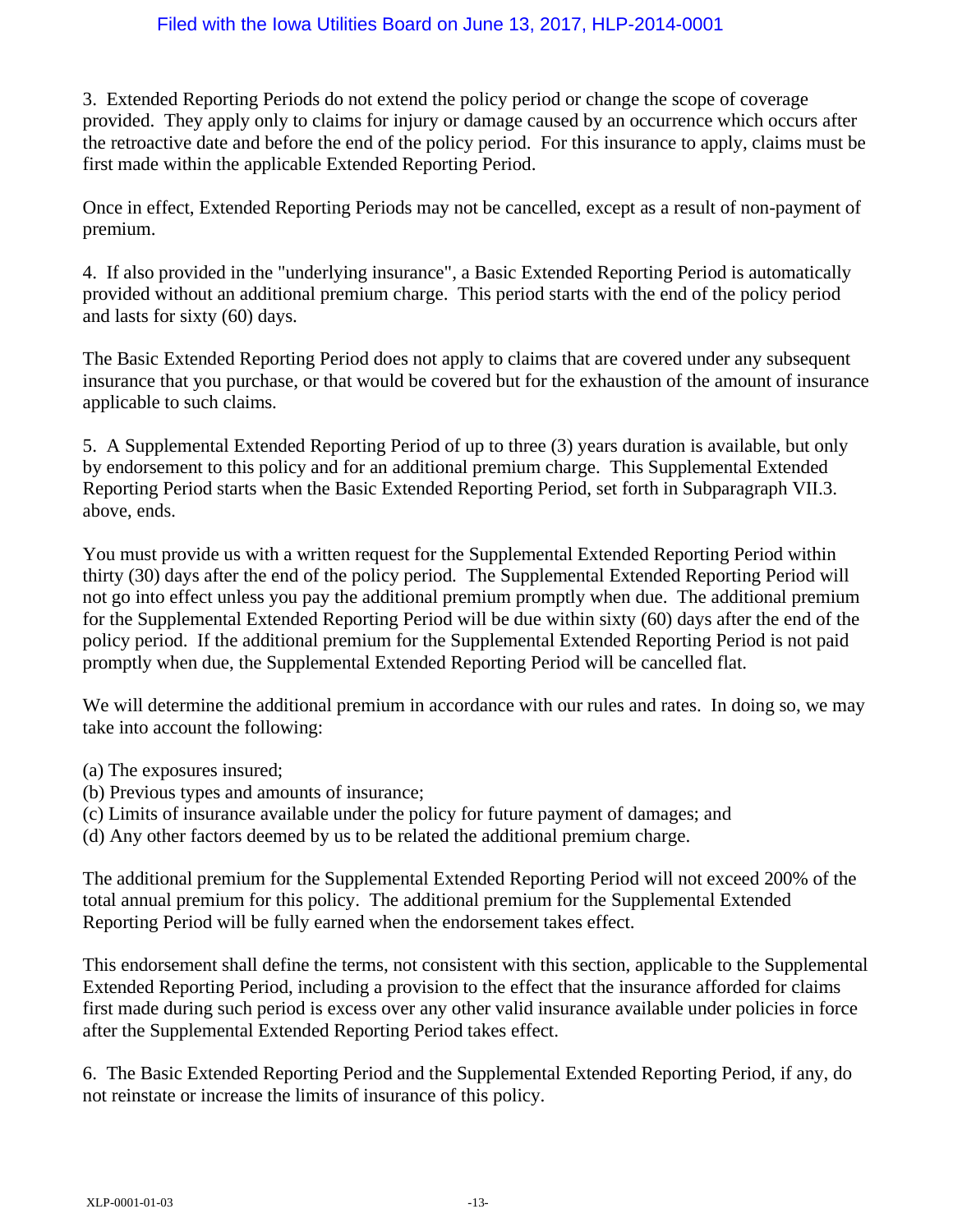# **NUCLEAR ENERGY LIABILITY EXCLUSION**

This insurance does not apply to:

1. Any liability or damage:

a. With respect to which an insured under this policy is also an insured under a nuclear energy liability policy issued by the Nuclear Energy Liability Insurance Association, Mutual Atomic Energy Liability Underwriters, or the Nuclear Insurance Association of Canada, or would be an insured under such policy but for its termination upon exhaustion of it limits of insurance; or

b. Resulting from the "hazardous properties" of "nuclear material" with respect to which (a) any person or organization is required to maintain financial protection pursuant to the Atomic Energy Act of 1954, or any law amendatory thereof, or (b) the insured is, or had its policy not been issued, would be, entitled to indemnity from the United States of America, or any agency thereof, under any agreement entered into by the United States of America, or any agency thereof, with any person or organization.

2. Any liability or damage resulting from the "hazardous properties" of "nuclear material", if:

a. The "nuclear material": (1) is at any "nuclear facility" owned by, or operated by or on behalf of, any insured, or (2) has been discharged or dispersed there from;

b. The "nuclear material" is contained in "spent fuel" or "waste" at any time processed, handled, used, processed, stored, transported, or disposed of by or on behalf of an insured; or

c. The injury, sickness, disease, death, destruction or loss arising out of the furnishing by an insured of services, materials, parts or equipment in connection with the planning, construction, maintenance, operation or use of any "nuclear facility", but if such facility is located within the United States of America, its territories or possessions or Canada, this Subparagraph c. applies only to injury to or destruction of or loss of property at such "nuclear facility".

As used in this exclusion:

1. "Hazardous properties" includes radioactive, toxic or explosive properties;

- 2. "Nuclear facility" means:
- a. any "nuclear reactor";

b. any equipment or device designed or used for: (1) separating the isotopes of uranium or plutonium, (2) processing or utilizing "spent fuel", or (3) handling, processing, or packaging "waste".

c. any equipment or device used for processing, fabricating, or alloying of "special nuclear material" if at any time the total amount of such material in the custody of the insured at the premises where such equipment or device is located consists of or contains more than 25 grams of plutonium or uranium 233 or any combination thereof, or more than 250 grams of uranium 235; or

d. any structure, basin, excavation, premises, place prepared or used for the storage or disposal of "waste"; and includes the site on which any of the foregoing is located, all operations conducted on site and all premises used for such operations;

3. "Nuclear material" means "source material", "special nuclear material" or "by-product material". "Source material", "special nuclear material", and "by-product material" have the meanings given them in the Atomic Energy Act of 1954 or in any law amendatory thereof;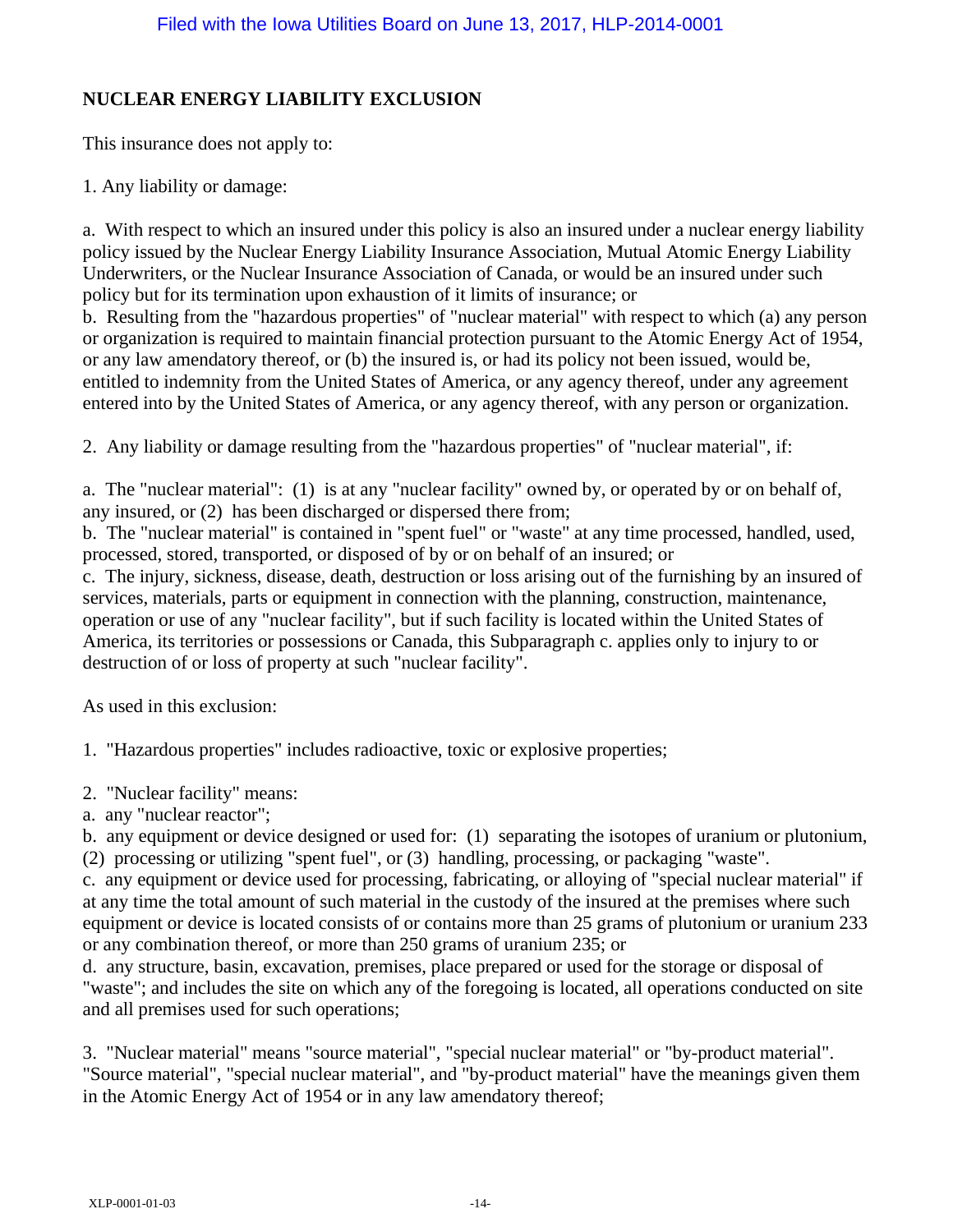4. "Nuclear reactor" means any apparatus designed or used to sustain nuclear fission self-supporting chain reaction or to contain critical mass of fissionable material;

5. "Spent fuel" means any fuel element or fuel component, solid or liquid, which has been used or exposed to radiation in a "nuclear reactor";

6. "Waste" means any waste material: (1) containing by-product material, and (2) resulting from the operation by any person or organization of any "nuclear facility" included within the definition of "nuclear facility".

With respect to injury to or destruction of or loss of property, the word "injury" or "destruction" or "loss" includes all forms of radioactive contamination of property.

All other terms and conditions of this policy remain unchanged.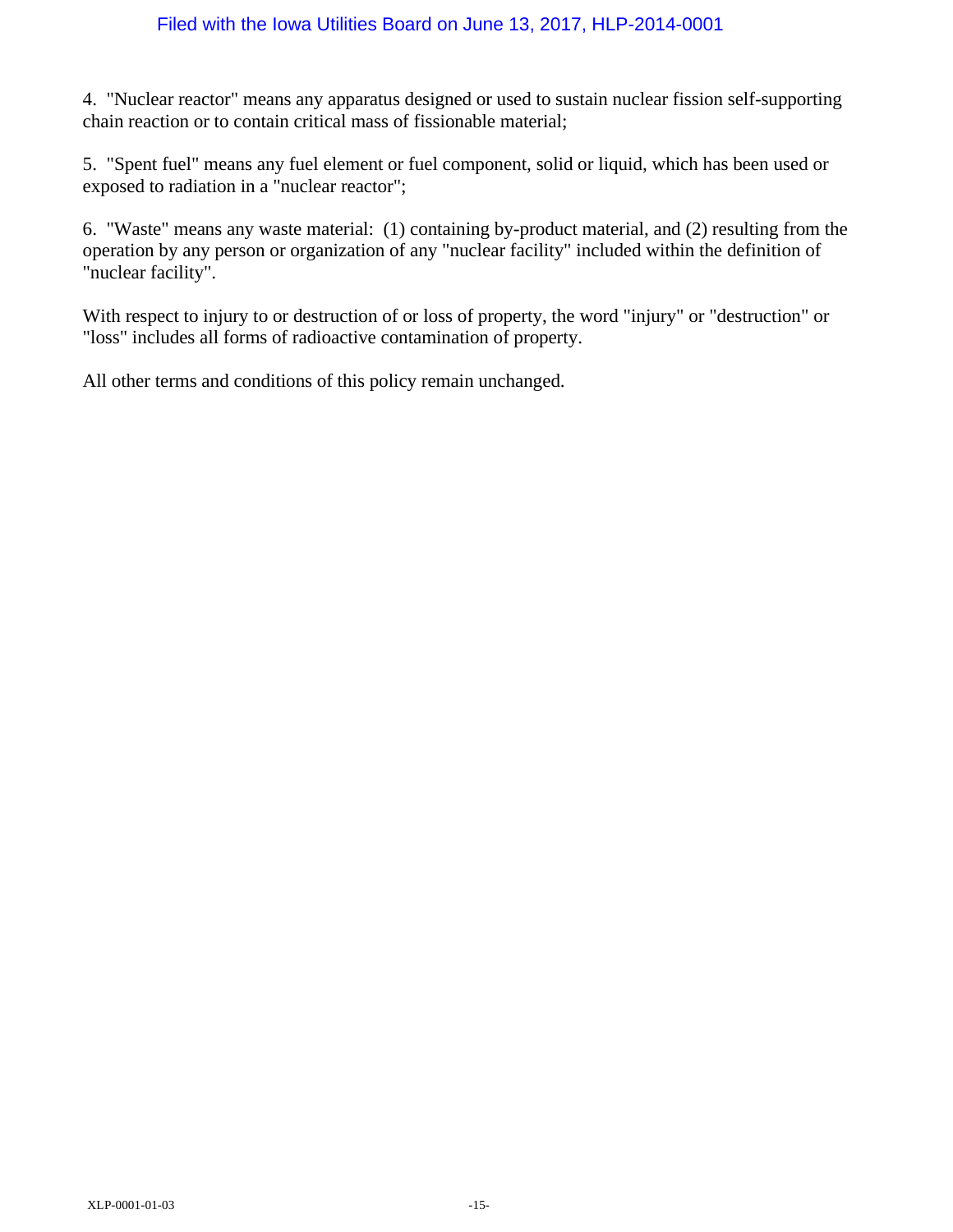IN WITNESS WHEREOF, the Company has caused the facsimile signatures of its President and Secretary to be affixed hereto, and has caused this policy to be signed on the Declarations Page by an authorized representative of the Company.

| ↗         |  |
|-----------|--|
|           |  |
|           |  |
| President |  |

| Secretary |  |
|-----------|--|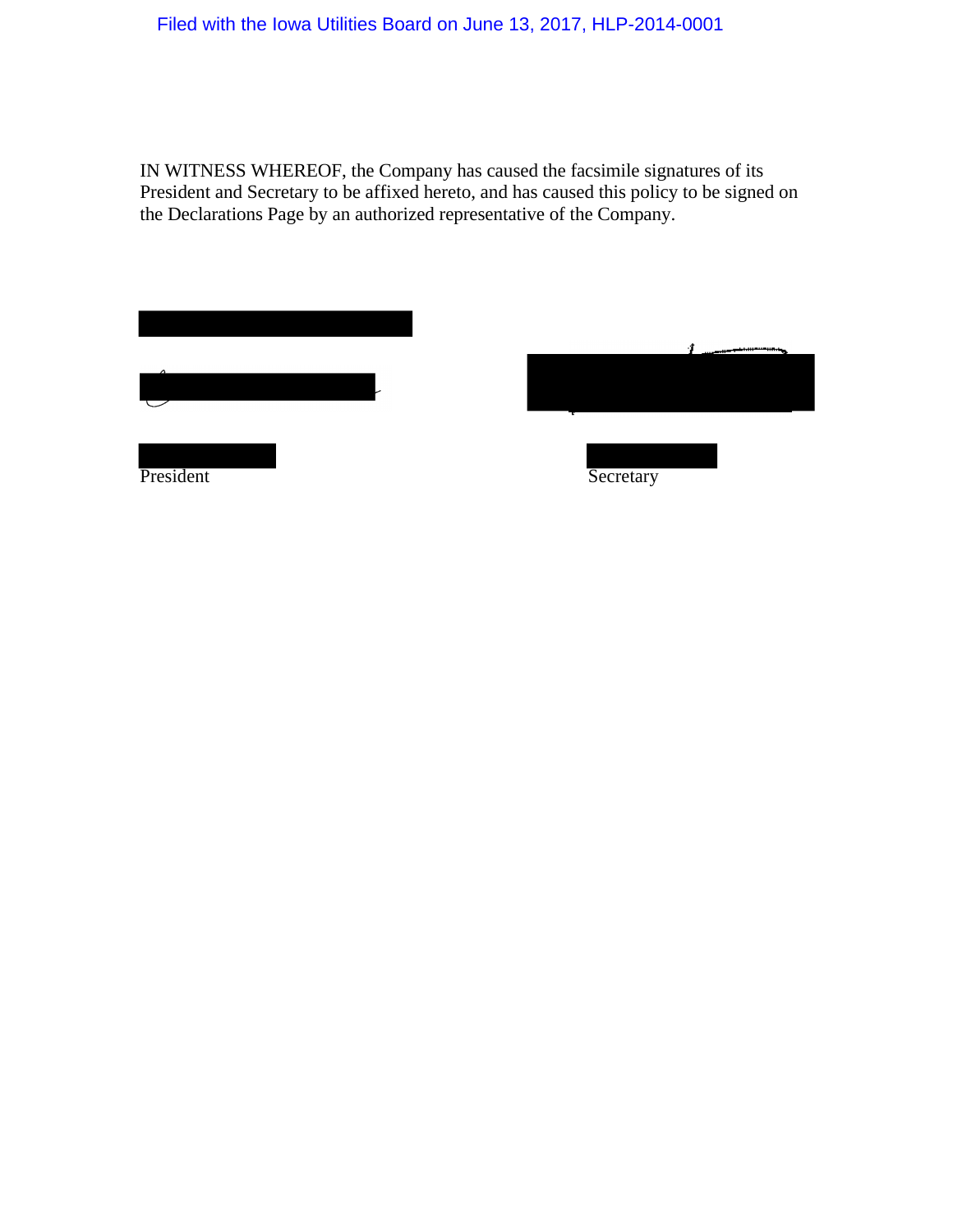

# **CLAIM NOTICE**

**Please notify:**

**During business hours of 8:30 am est. to 4:30 pm EST.**

| <b>Mailing Address</b>                  |  |  |
|-----------------------------------------|--|--|
| <b>Shipping Address</b>                 |  |  |
| <b>PH</b><br><b>FAX</b><br><b>EMAIL</b> |  |  |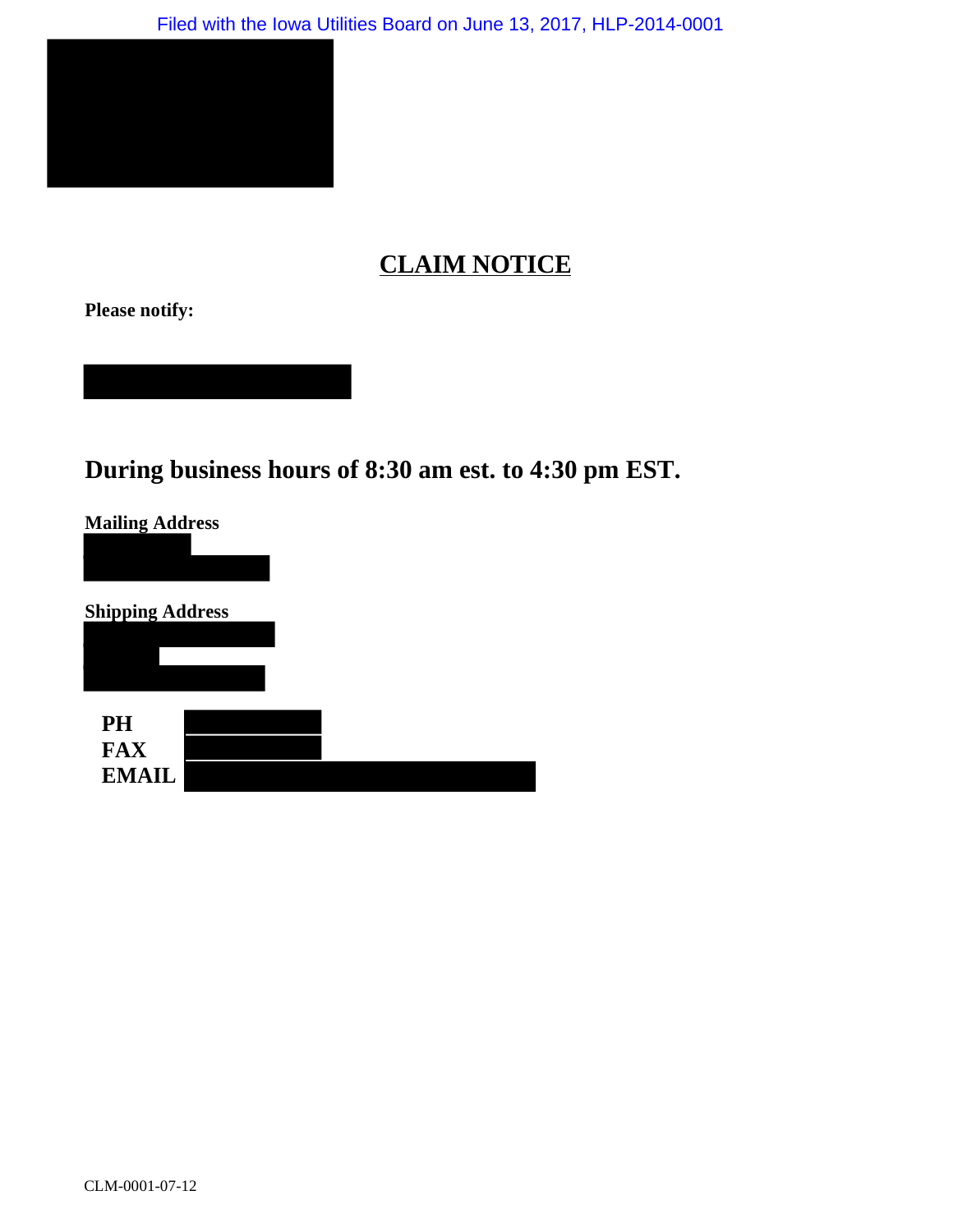### **STATE FRAUD STATEMENTS**

#### **THIS ENDORSEMENT CHANGES YOUR POLICY. PLEASE READ IT CAREFULLY.**

Applicable in Alabama

#### **Alabama Fraud Statement**

"Any person who knowing presents a false or fraudulent claim for payment of a loss or benefit or who knowingly presents false information in an application for insurance is guilty of a crime and may be subject to restitution fines or confinement in prison or any combination thereof."

Applicable in Arkansas, Louisiana, Rhode Island, and West Virginia

#### **Arkansas, Louisiana. Rhode Island, and West Virginia Fraud Statement**

"Any person who knowing presents a false or fraudulent claim for payment of a loss or benefit or knowingly presents false information in an application for insurance is guilty of a crime and may be subject to fines and confinement in prison."

Applicable in Colorado

#### **Colorado Fraud Statement**

"It is unlawful to knowingly provide false, incomplete, or misleading facts or information to an insurance company for the purpose of defrauding or attempting to defraud the company. Penalties may include imprisonment, fines, denial of insurance and civil damages. Any insurance company or agent of an insurance company who knowingly provides false, incomplete, or misleading facts or information to a policyholder or claimant for the purpose of defrauding or attempting to defraud the policyholder or claimant with regard to a settlement or award payable from insurance proceeds shall be reported to the Colorado division of insurance within the department of regulatory agencies."

Applicable in District of Columbia

#### **District of Columbia Fraud Statement**

"Warning: It is a crime to provide false or misleading information to an insurer for the purpose of defrauding the insurer or any other person. Penalties include imprisonment and/or fines. In addition, an insurer may deny insurance benefits if false information materially related to a claim was provided by the applicant."

Applicable in Florida

#### **Florida Fraud Statement**

"Any person who knowingly and with intent to injure, defraud, or deceive any insurer files a statement of claim or an application containing any false, incomplete or misleading information is guilty of a felony of the third degree."

Applicable in Kansas

#### **Kansas Fraud Statement**

"A "fraudulent insurance act" means an act committed by any person who, knowingly and with intent to defraud, presents, causes to be presented or prepares with knowledge or belief that it will be presented to or by an insurer, purported insurer, broker or any agent thereof, any written, electronic, electronic impulse, facsimile, magnetic, oral, or telephonic communication or statement as part of, or in support of, an application for the issuance of, or the rating of an insurance policy for personal or commercial insurance, or a claim for payment or other benefit pursuant to an insurance policy for commercial or personal insurance which such person knows to contain materially false information concerning any fact material thereto; or conceals, for the purpose of misleading, information concerning any fact material thereto."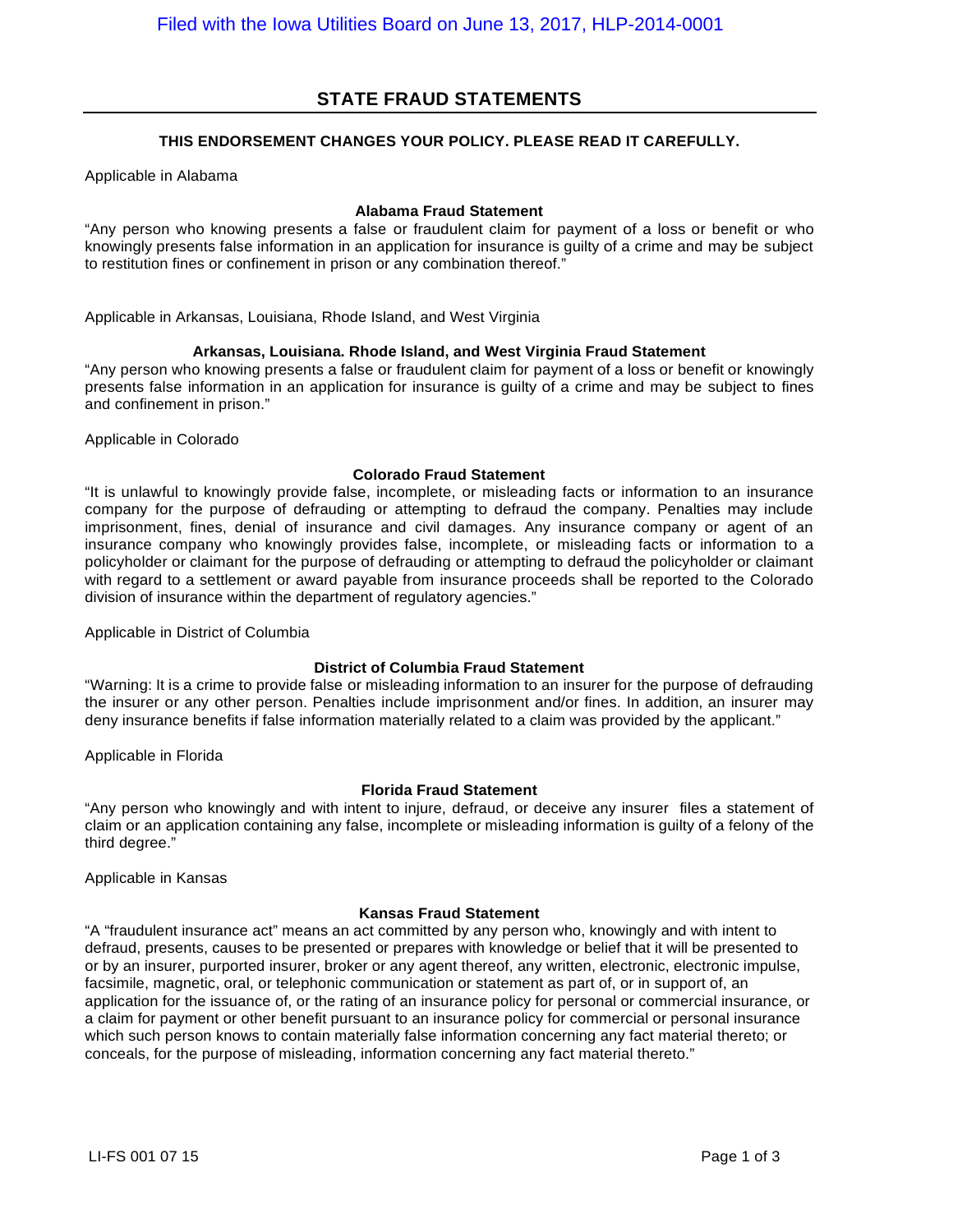Applicable in Kentucky

#### **Kentucky Fraud Statement**

"Any person who knowingly and with intent to defraud any insurance company or other person files an application for insurance containing any materially false information, or conceals, for the purpose of misleading, information concerning any fact material thereto commits a fraudulent insurance act, which is a crime."

Applicable in Maine

#### **Maine Fraud Statement**

"It is a crime to knowingly provide false, incomplete or misleading information to an insurance company for the purpose of defrauding the company. Penalties may include imprisonment, fines or a denial of insurance benefits."

Applicable in Maryland

#### **Maryland Fraud Statement**

"Any person who knowingly or willfully presents a false or fraudulent claim for payment of a loss or benefit or who knowingly or willfully presents false information in an application for insurance is guilty of a crime and may be subject to fines and confinement in prison."

Applicable in New Jersey

#### **New Jersey Fraud Statement**

"Any person who includes any false or misleading information on an application for an insurance policy is subject to criminal and civil penalties."

Applicable in New Mexico

#### **New Mexico Fraud Statement**

"Any person who knowingly presents a false or fraudulent claim for payment of a loss or benefit or knowingly presents false information in an application for insurance is guilty of a crime and may be subject to civil fines and criminal penalties."

Applicable in New York

#### **New York Fraud Statement**

"Any person who knowingly and with intent to defraud any insurance company or other person files an application for insurance or statement of claim containing any materially false information, or conceals for the purpose of misleading, information concerning any fact material thereto, commits a fraudulent insurance act, which is a crime, and shall also be subject to a civil penalty not to exceed five thousand dollars and the stated value of the claim for each such violation."

Applicable in Ohio

#### **Ohio Fraud Statement**

"Any person who, with intent to defraud or knowing that he is facilitating a fraud against an insurer, submits an application or files a claim containing a false or deceptive statement is guilty of insurance fraud."

Applicable in Oklahoma

#### **Oklahoma Fraud Statement**

"WARNING: Any person who knowingly, and with intent to injure, defraud or deceive any insurer, makes any claim for proceeds of an insurance policy containing any false, incomplete or misleading information is guilty of a felony."